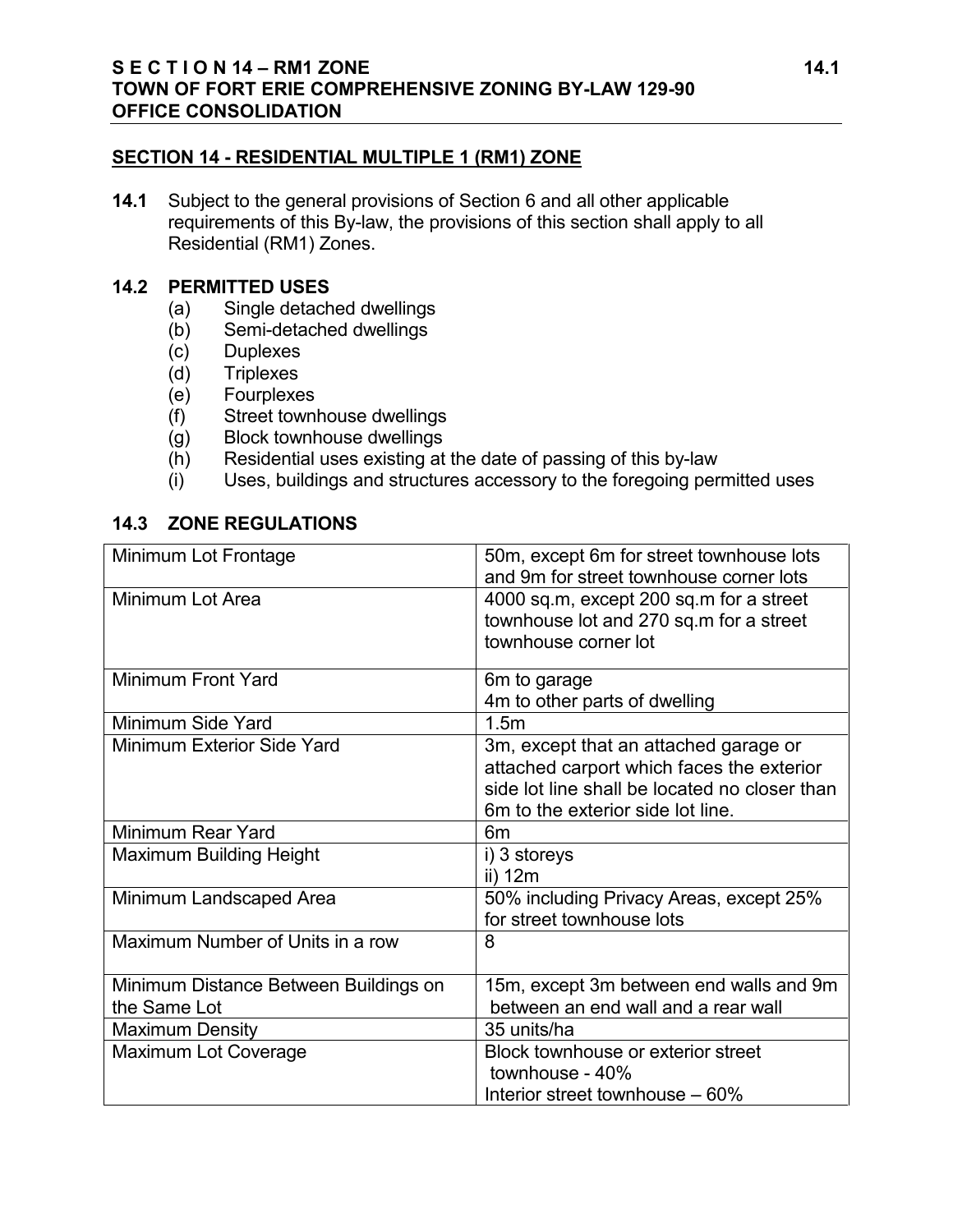### **S E C T I O N 14 – RM1 ZONE 14.2 TOWN OF FORT ERIE COMPREHENSIVE ZONING BY-LAW 129-90 OFFICE CONSOLIDATION**

| <b>Privacy Area</b>    | Notwithstanding the yard requirements                                                     |
|------------------------|-------------------------------------------------------------------------------------------|
|                        | above, every dwelling unit shall have at                                                  |
|                        | least one area which serves as a privacy<br>area adjacent to the dwelling unit, having a  |
|                        |                                                                                           |
|                        | minimum depth of 4.5m                                                                     |
| <b>Planting Strips</b> | In accordance with Section 6.21 and 4.5m<br>where it abuts a street, except for points of |
|                        | ingress/egress                                                                            |

## **14.4 ZONE REGULATIONS FOR SINGLE DETACHED DWELLINGS NOT LOCATED ON THE SAME LOT AS A TOWNHOUSING DEVELOPMENT**

The regulations of Section 12.3 shall apply.

## **14.5 ZONE REGULATIONS FOR SEMI-DETACHED DWELLINGS NOT LOCATED ON THE SAME LOT AS A TOWNHOUSING DEVELOPMENT**

The regulations of Section 13.4 shall apply.

# **14.6 ZONE REGULATIONS FOR DUPLEX DWELLINGS NOT LOCATED ON THE SAME LOT AS A TOWNHOUSING DEVELOPMENT**

The regulations of Section 13.5 shall apply.

# **14.7 ZONE REGULATIONS FOR TRIPLEXES AND FOURPLEXES**

| Minimum Lot Frontage             | 21m, 24m for a corner lot                   |
|----------------------------------|---------------------------------------------|
| Minimum Lot Area                 | 665 sq. m                                   |
| Minimum Front Yard               | 6m                                          |
| Minimum Side Yard                | 1.8m on one side, 3m on the other side      |
| Minimum Exterior Side Yard       | The regulations of section 11.3 shall apply |
| Minimum Rear Yard                | 9m                                          |
| <b>Maximum Building Height</b>   | 2 stories                                   |
|                                  | 9.5 <sub>m</sub>                            |
| Minimum Floor Area for Dwellings | 65 sq. m                                    |
| Minimum Landscaped Area          | 40% including Privacy Areas                 |
| <b>Planting Strip</b>            | A planting strip 1.5m in width shall be     |
|                                  | provided where the boundary of an RM1       |
|                                  | zone abuts an R1, R2, R2A or R3 zone        |
| Maximum Lot Coverage             | 40%                                         |

## **14.8 DISTANCE FROM DWELLINGS TO PRIVATE STREETS AND PARKING AREAS**

- Any front or rear face of any dwelling shall be no closer than 3m to any private street or parking area
- Any garage shall be no closer than 6.0m to any street or parking area
- Any side of any dwelling shall be no closer than 1.5m to an internal driveway or parking area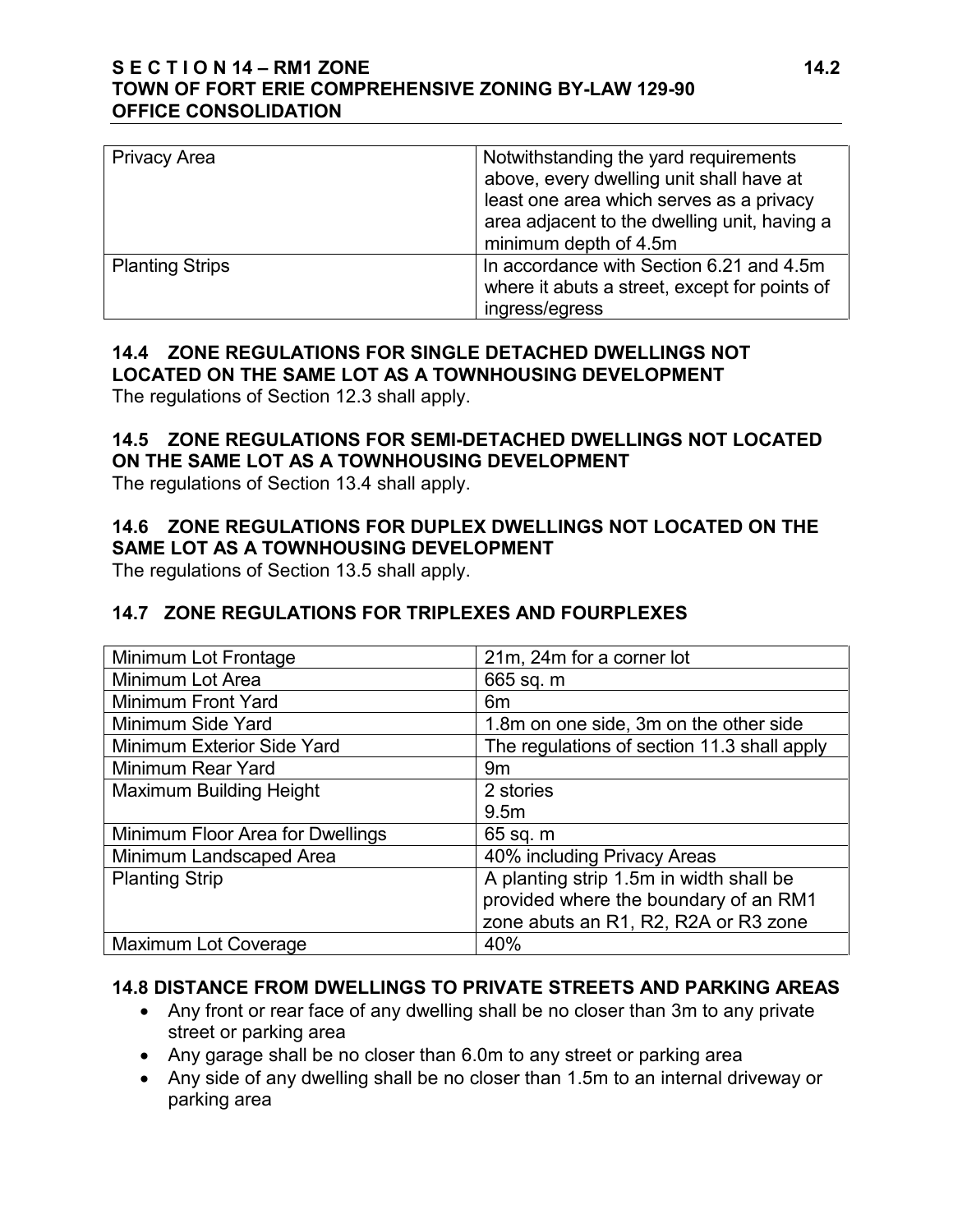## **EXCEPTIONS TO THE RESIDENTIAL MULTIPLE 1 (RM1) ZONE**

### **RM1-66 (190-1992) 630 Albert Street**

These lands are zoned "Residential Multiple 1 RM1-66 Zone" and all of the provisions that relate to lands zoned "Residential Multiple 1 RM1 Zone" by this by-law shall apply to those lands zoned "Residential Multiple 1 RM1-66 Zone" except:

- (a) that the total number of dwelling units on this site be no greater than 22 units, and;
- (b) that notwithstanding the requirements of Subsection 14.3 Minimum Side Yard, the minimum side yard for the one storey townhouse dwelling units shall not be less than 1.524 metres and the minimum side yard abutting an internal roadway for the 2 storey townhouse dwelling units shall not be less than 1.524 metres, and;
- (c) that notwithstanding the requirements of Schedule D to By-law 129-90 (Geometric Design Standard for Parking), the minimum aisle width for internal drives shall not be less than 6.7 metres, and;
- (d) that notwithstanding the requirements of Subsection 14.3 (Minimum Side Yard) and Subsection 14.3 (Minimum Rear Yard), screened porches shall be permitted to extend from the rear face of each townhouse dwelling unit a maximum distance of 3.048 metres.

## **RM1-67 (205-1992) Dominion Road, south side @ Bardol Avenue**

These lands are zoned "Residential Multiple 1 RM1-67 Zone" and all of the provisions that relate to lands zoned "Residential Multiple 1 RM1 Zone" by this by-law shall apply to those lands zoned "Residential Multiple 1 RM1-67 Zone" except:

- (a) that notwithstanding the requirements of Subsection 14.3, the maximum density shall not be greater than 26.9 dwelling units per hectare, and;
- (b) that notwithstanding the requirements of Schedule D to By-law 129-90 (Geometric Design Standard for Parking), the minimum aisle width for internal driveways shall not be less than 6.7 metres.

## **RM1-211 (153-1999, 57-05) River Trail, north side, east of Black Creek Road**

These lands are zoned "Residential Multiple 1 RM1-211 Zone" and all of the provisions that relate to lands zoned "Residential Multiple 1 RM1 Zone" by this By-law shall apply to those lands zoned "Residential Multiple 1 RM1-211 Zone". Once the has been removed after the owner has finalized the site plan agreement, the development of these lands shall comply with all the provisions that relate to lands zoned "Residential Multiple 1 RM1 Zone" subject to the following special provisions:

- a) That notwithstanding the permitted uses set out in Subsection 14.2 (Permitted Uses) these lands may be used for not more than 12 block condominium townhouse dwellings.
- b) Minimum lot frontage 20.5 m;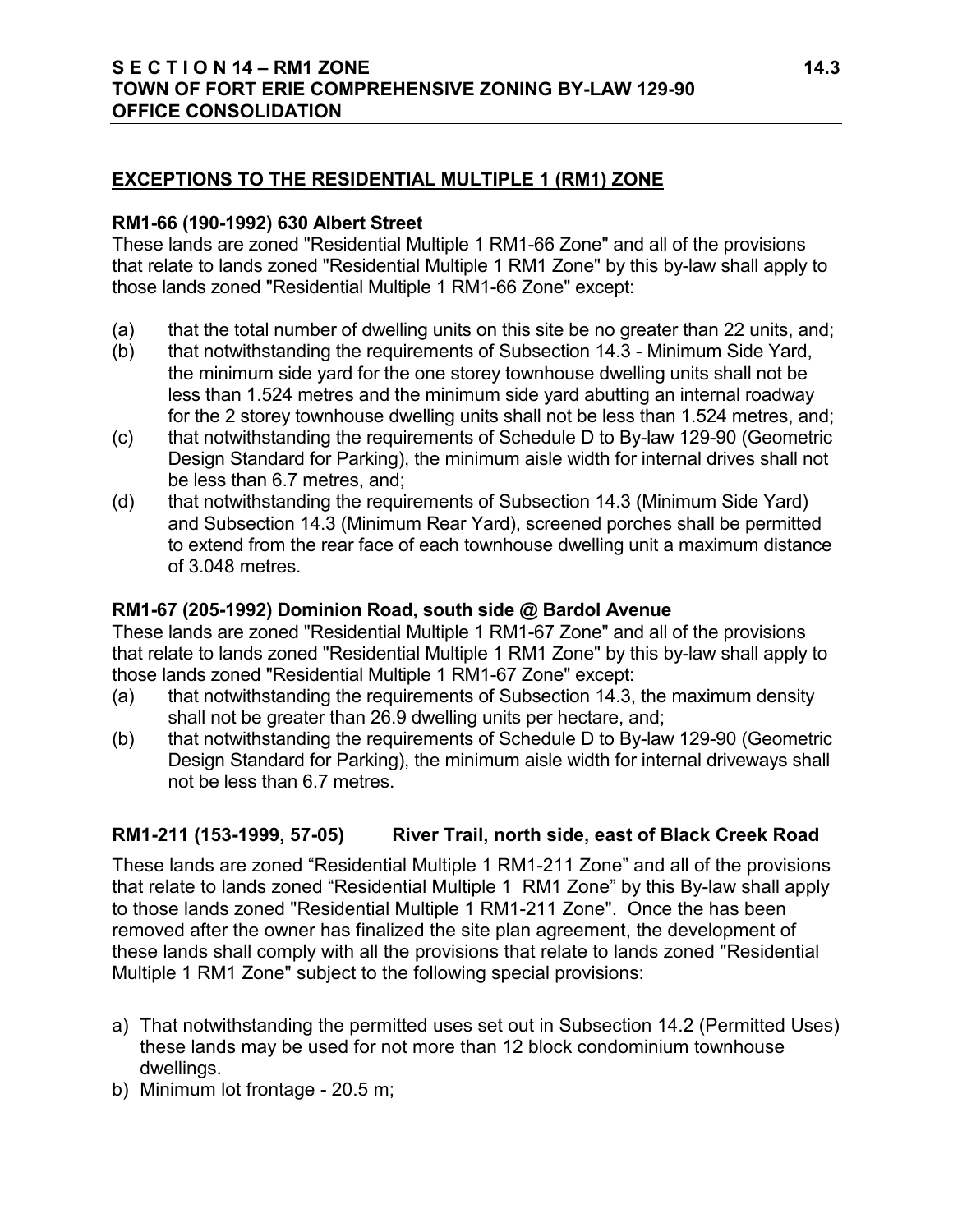## **S E C T I O N 14 – RM1 ZONE 14.4 TOWN OF FORT ERIE COMPREHENSIVE ZONING BY-LAW 129-90 OFFICE CONSOLIDATION**

- c) Minimum lot area 6,300 sq. m;
- d) Maximum density 18.2 dwelling unit/ha;
- e) Maximum building height 1 storey;
- f) Minimum landscaped area 56%;
- g) Minimum distance between driving lane abutting Residential Zone 1.5 m;
- h) Minimum number of parking spaces 18

## **RM1(H)-260 (129-1990) Ridge Road North, east side, north of Dominion Road**

Nothing shall prevent the use of the lands indicated as RM1(H)-260 on Schedule A for the purpose of permitting not more than 19 block townhouse dwelling units and 2 single detached dwelling units and the following special regulations shall apply thereto:

- (a) Maximum number of dwelling units 19 block townhouse units, 2 single detached dwelling units. (b) Minimum parking requirements 1.5 spaces/dwelling unit. (c) Minimum rear yard setback 40 feet (12.2 metres). (d) Minimum side yard setback for 20 feet (6.1 metres) - northerly block townhouse dwellings 34 feet (10.3 metres) - southerly 20 feet (6.1 metres) - westerly (e) Maximum lot coverage 17% (f) Minimum lot area 2.5 acres (1.02 hectares). (g) Minimum lot frontage 72 feet (21.9 metres). (h) Maximum building height 2 storeys (i) Minimum floor area  $1,400$  sq. ft.  $(130 \text{ sq. m})$ . (j) Any side of any block townhouse dwelling shall be no closer than 14 feet (4.2 metres) to any side of another block townhouse dwelling.  $(k)$  Minimum side yard setback for  $8$  feet  $(2.4 \text{ metres})$ . single detached dwelling units.
- (l) Minimum front yard setback 24.6 feet (7.5 metres).

#### **RM1-263 (49-1992) Farr Avenue, south side, west of Ridge Road**

These lands are zoned "Residential Multiple 1 RM1-5 Zone" and all of the provisions that relate to lands zoned "Residential Multiple 1 RM1 Zone" by this by-law shall apply to those lands zoned "Residential Multiple 1 RM1-263 Zone" except :

(a) that notwithstanding the requirements of Subsection 14.3, the maximum number of dwelling units shall not be more than 23 dwelling units.

#### **RM1-273 (139-1992) Ridge Road South, east side, south of Brunswick Avenue**

These lands are zoned "Residential Multiple 1 RM1-17 Zone" and all of the provisions of By-law 129-90 as amended that relate to lands zoned "Residential Multiple 1 RM1 Zone" by this by-law shall apply to those lands zoned "Residential Multiple 1 RM1-17 Zone" except that: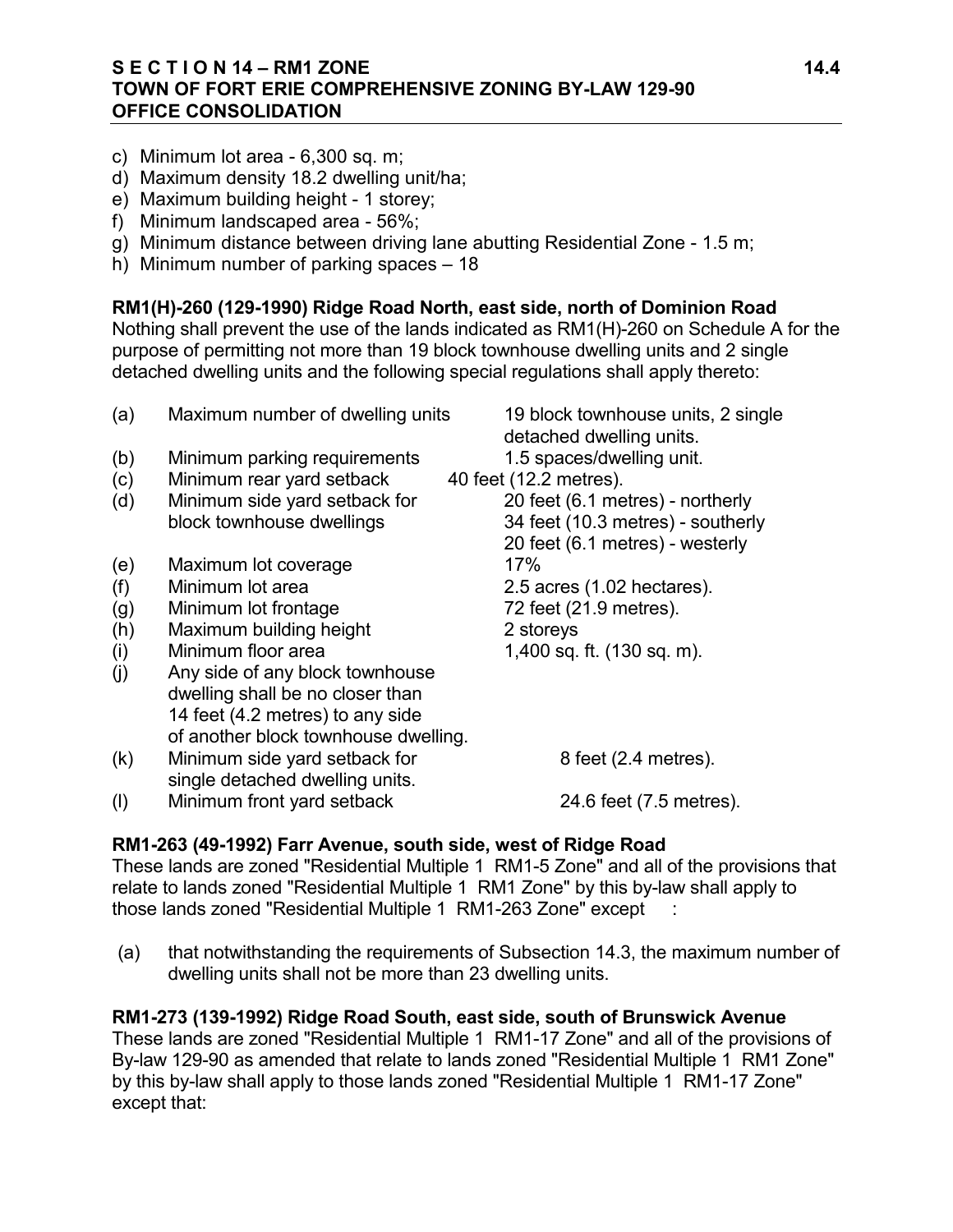#### **S E C T I O N 14 – RM1 ZONE 14.5 TOWN OF FORT ERIE COMPREHENSIVE ZONING BY-LAW 129-90 OFFICE CONSOLIDATION**

- (a) notwithstanding the requirements of Subsection 14.2 Permitted Uses, these lands shall only be used for block townhouse dwellings with attached garages and uses, buildings and structures accessory to the foregoing permitted use;
- (b) notwithstanding the requirements of Subsection 13.4, the minimum lot frontage shall not be less than 20.26 metres;
- (c) notwithstanding the requirements of Subsection 14.3, the maximum density shall not be greater than 21 dwelling units;
- (d) notwithstanding the requirements of Subsection 14.3, the northerly side yard shall not be less than 10.66 metres, the minimum southerly side yard shall not be less than 10.66 metres, the minimum westerly side yard shall not be less than 6.09 metres;
- (e) notwithstanding the requirements of Subsection 14.3, the minimum rear yard shall not be less than 10.66 metres;
- (f) notwithstanding the requirements of Subsection 13.4, the maximum building height shall not be greater than 2 storeys;
- (g) notwithstanding the requirements of Subsection 14.3, the minimum floor area per dwelling unit shall not be less than 111.4 square metres;
- (j) notwithstanding the requirements of Subsection 6.20 (A)(a) Residential, the minimum number of parking spaces shall not be less than 42.

## **RM1-289 (59-06) Lexington Court (Heinz Hummel) East Side of Albert Street**

These lands are zoned "Residential Multiple 1 RM1-289 Zone" and all of the provisions of By-law 129-90 as amended that relate to lands zoned "Residential Multiple 1 RM1 Zone" by this By-law shall apply to those lands zoned "Residential Multiple 1 RM1-289 Zone" on Schedule A. except:

- a) Notwithstanding the provisions of Subsection 14.3 the maximum density shall not be more than 24 dwelling units.
- b) Notwithstanding the provisions of Subsection 14.3 the minimum rear yard shall not be less than 7.5 metres except where an end wall of a townhouse unit abuts the rear lot line the minimum rear yard shall not be less than 3 metres.
- c) Notwithstanding the provisions of Subsection 14.3 any side of any townhouse on the same lot shall not be closer than 3 metres to any side of another townhouse on the same lot.
- d) Notwithstanding the provisions of subsection 6.20(I) a parking area that abuts a rear lot line shall not be closer than 1.5 metres to the rear lot line.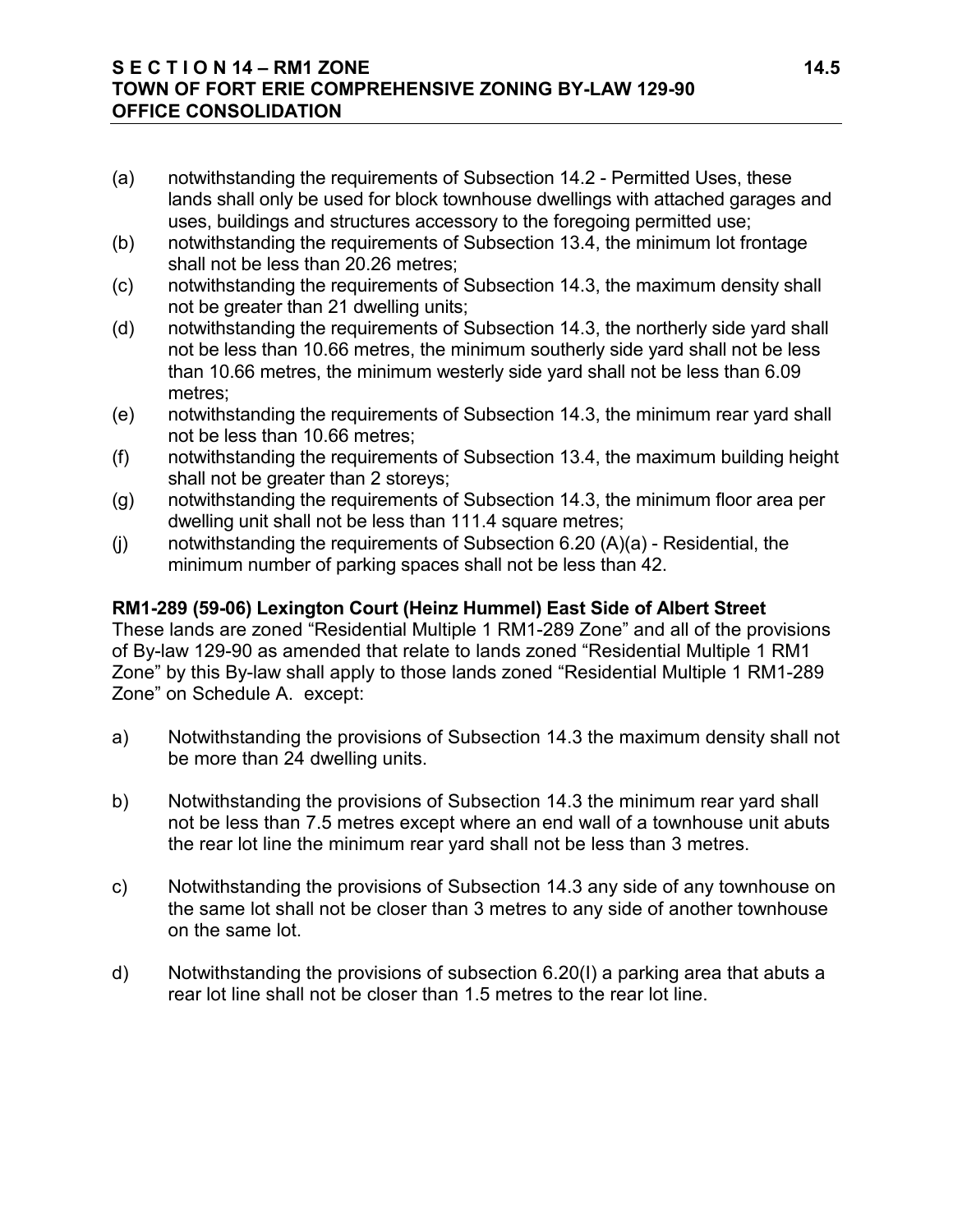#### **S E C T I O N 14 – RM1 ZONE 14.6 TOWN OF FORT ERIE COMPREHENSIVE ZONING BY-LAW 129-90 OFFICE CONSOLIDATION**

## **RM1-312 (243-2002, 1-04) Disher Street, north side, west of Ridge Road North**

These lands are zoned "Residential Multiple 1 RM1-312 Zone" and all of the provisions that relate to lands zoned "Residential Multiple 1 RM1 Zone" by this By-law shall apply to those lands zoned "Residential Multiple 1 RM1-312 Zone" except:

- (a) that notwithstanding the requirements of Subsection 14.3, the minimum front yard shall not be less than 6.7m abutting a public street and 4.5m abutting an internal driveway. Where a front wall of a garage with an overhead door faces an internal driveway, the minimum front yard shall not be less than 6.5m, and;
- (b) That notwithstanding the requirements of Subsection 14.3, the minimum side yard shall not be less than 6.7m abutting a public street or side lot line, and 1.5m abutting an internal driveway where an end wall of a unit abuts the internal driveway, and;
- (c) That notwithstanding the requirements of Subsection 14.3, the minimum rear yard shall not be less than 6.0m except than where an end wall of a unit abuts a rear lot line the setback shall not be less than 1.1m, and;
- (d) That notwithstanding the requirements of Subsection 14.3, the minimum distance between the side of one townhouse and the side of another townhouse shall not be less than 5.3m, and;
- (e) That notwithstanding the requirements of Subsection 14.3, a planting strip of not less than 1.1m in width shall be provided along the rear lot line where an end wall of a unit abuts the rear lot line, and;
- (f) That the total number of townhouse units permitted on the subject lands shall not exceed twenty-four (24).

## **RM1-324 (156-05) Village Creek Estates, West Main Street**

These lands are zoned Residential Multiple 1 RM1-324 and all of the provisions of Bylaw 129-90 as amended that relate to lands zoned Residential Multiple 1 (RM1) Zone by this by-law shall apply to those lands zoned Residential Multiple 1 RM1-324 Zone on Schedule A subject to the following special provisions:

a) Permitted Uses

-Single Detached Dwellings with attached garage

-Street Townhouse Dwellings with attached garages

-Uses, buildings and structures accessory to the foregoing permitted uses -Home occupations

b) Minimum Lot Frontage

Single Detached Dwellings

- 15 m for an interior Lot - 17 m for a Corner Lot Street Townhouses

- 6 m for an Interior Lot
- 9 m for a Corner Lot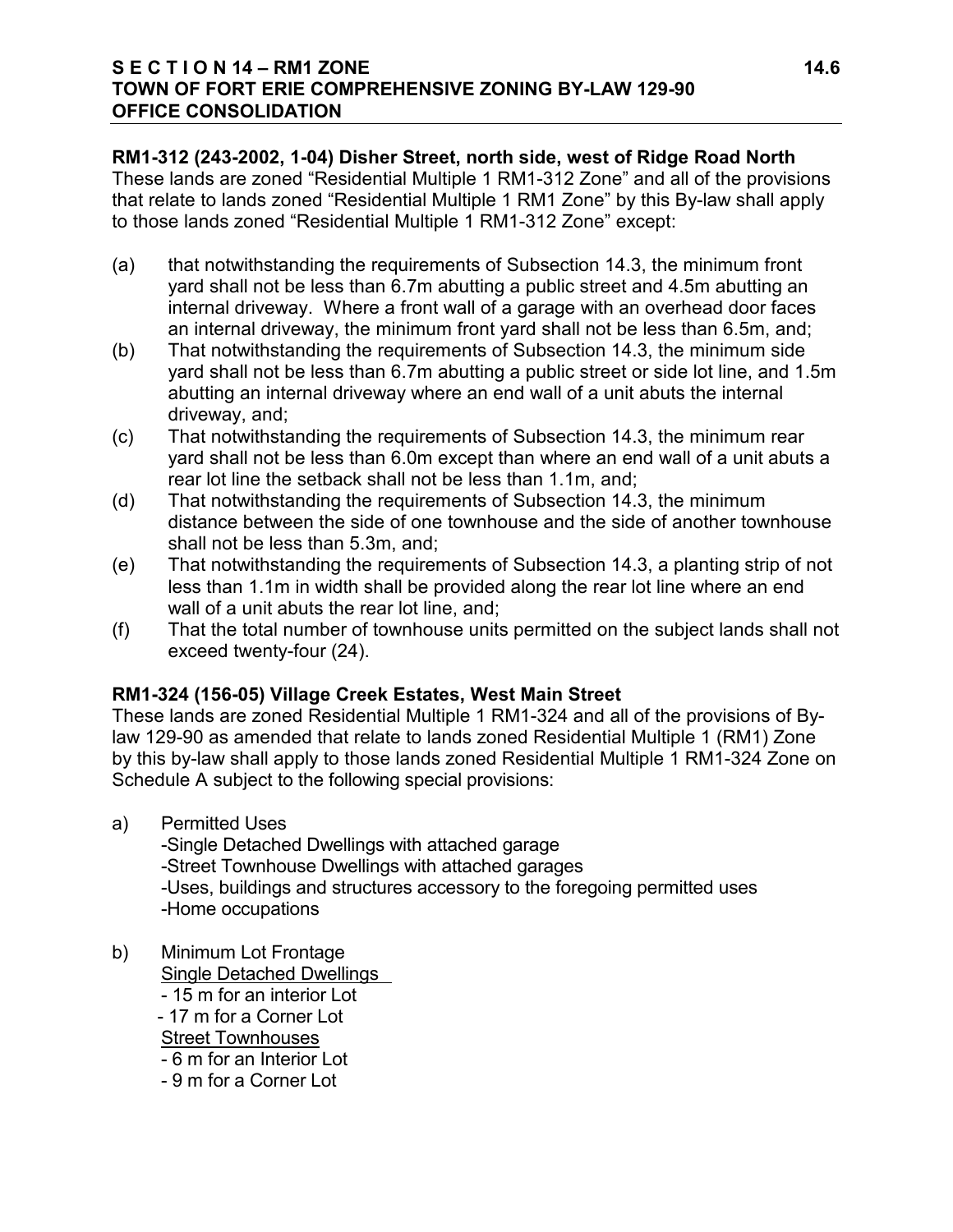## **S E C T I O N 14 – RM1 ZONE 14.7 TOWN OF FORT ERIE COMPREHENSIVE ZONING BY-LAW 129-90 OFFICE CONSOLIDATION**

- c) Minimum Lot Area  $-$  450 m<sup>2</sup> Single detached dwellings - 200m<sup>2</sup> Street townhouse dwellings
- d) Minimum Front Yard 6.0 metres
- e) Minimum Side Yard Single Detached Dwellings - 1 m for a one-storey dwelling - 1.5 m for anything above one-story dwelling Street Townhouses -2 m for an end unit and common walls maybe centred on a lot line
- f) Minimum Rear Yard 30 metres
- g) Maximum Building Height 2.5 Storeys
- h) Minimum Landscaped Area 25% of the total lot area
- i) Maximum Number of Attached Units 6
- j) Minimum Distance Between Buildings 4 metres
- k) Maximum Lot Coverage 50%
- I) Maximum Floor Area for Dwellings 102 m<sup>2</sup>
- m) The following provisions of the Residential Multiple 1 (RM1) Zone, Section 14.3 Zone Regulations shall not apply: Maximum Density Privacy Area Distance from building to internal driveways and parking areas Planting Strips Driveway Location Parking Area Location

#### **RM1-325 (By-law 188-04, 176-06) (RELOCATED TO CMU2-325)**

#### **RM1-333 (BY-LAW 29-05 AMENDED BY BY-LAW 74-05) 7-9 George Street**

These lands are zoned Residential Multiple 1 RM1-333 Zone, and all of the provisions of By-law 129-90 as amended that relate to lands zoned Residential Multiple 1 (RM1) Zone by this by-law shall apply to those lands zoned Residential Multiple 1 RM1-333 Zone on the attached Schedule A subject to the following special provisions: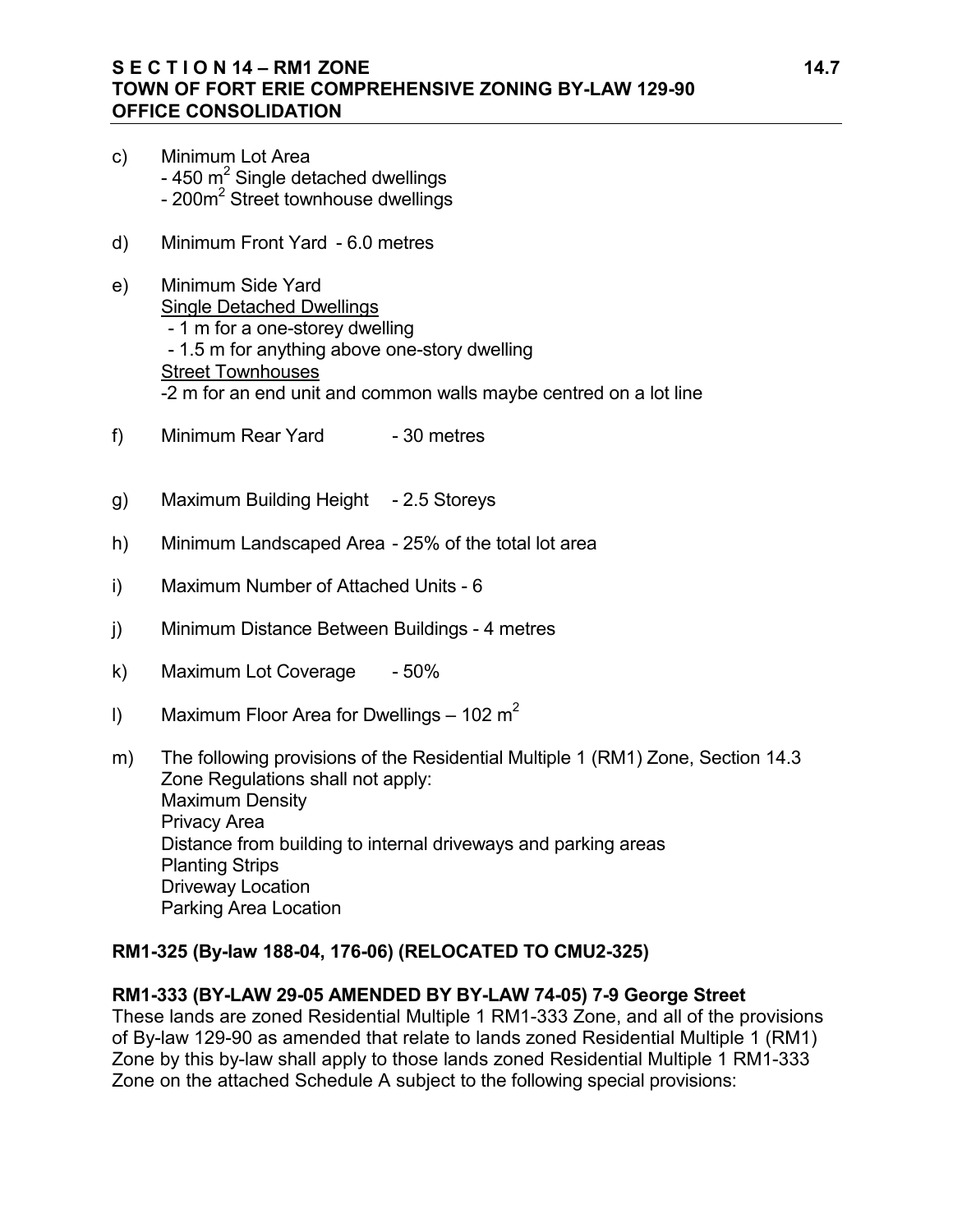#### **S E C T I O N 14 – RM1 ZONE 14.8 TOWN OF FORT ERIE COMPREHENSIVE ZONING BY-LAW 129-90 OFFICE CONSOLIDATION**

- a) Notwithstanding the requirements of Subsection 14.3 Minimum Front Yard Setback, the minimum front yard setback shall not be less than 6 metres, and;
- b) Notwithstanding the requirements of Subsection 14.3 Minimum Interior Side Yard Setback, the minimum interior side yard setback for an end unit shall not be less than 1.5 metres, and;
- c) Notwithstanding the requirements of Subsection 14.3 Minimum Interior Side Yard Setback, the minimum interior side yard setback for a common wall between units shall not be less than 0 metres, and;
- d) Notwithstanding the requirements of Subsection 14.3 Minimum Exterior Side Yard Setback, the minimum side yard setback shall not be less than 3 metres, and;
- e) Notwithstanding the requirements of Subsection 14.3 Maximum Density, the maximum density shall not be more than 37 units per hectare, and;
- f) Notwithstanding the requirements of Subsection 14.3 Maximum Lot Coverage, the maximum lot coverage shall not exceed 45 percent; and;
- g) Notwithstanding the requirements of Subsection 14.3 Driveway Location, the driveway and detached garage of Unit 1 shall not be located closer than 1 metre to any lot line abutting a Residential zone, and;
- h) Notwithstanding the requirements of Subsection 14.3 Planting Strip, in lieu of the required 1.5 metre planting strip, the applicant will provide privacy fencing, 6 feet in height, along the entire western and northern boundaries.

## **RM1-345 (BY-LAW 169-05 AMENDED BY BY-LAW 198-06) 121-129 Albert Street**

These lands are zoned Residential Multiple 1 RM1-345 Zone and all the provisions of Bylaw 129-90 is amended that relate to lands zoned Residential Multiple 1 RM1 Zone by this By-law shall apply to those lands zoned Residential Multiple 1 RM 1-345 Zone on the attached Schedule A subject to the following provisions:

- a) Notwithstanding the requirements of Subsection 14.3; zoning regulations
	- Maximum building height shall not be greater than 9.8 metres.
	- Maximum density shall not be greater than 9 street townhouse units.

## **RM1–346(H) (44-06) Willow Trail Homes, 3610 Hibbard Street**

These lands are zoned Residential Multiple 1 Holding RM1-346(H) Zone, and all of the provisions of By-law 129-90 as amended that relate to lands zoned Residential Multiple 1 (RM1) Zone by this by-law shall apply to those lands zoned Residential Multiple 1 Holding RM1-346(H) Zone on the attached Schedule A subject to the following special provisions:

- a) Notwithstanding the list of permitted uses in Section 14.2 the lands shown on Schedule A shall be limited to a maximum of 8 street townhouse dwellings.
- b) All dwelling units shall have attached garages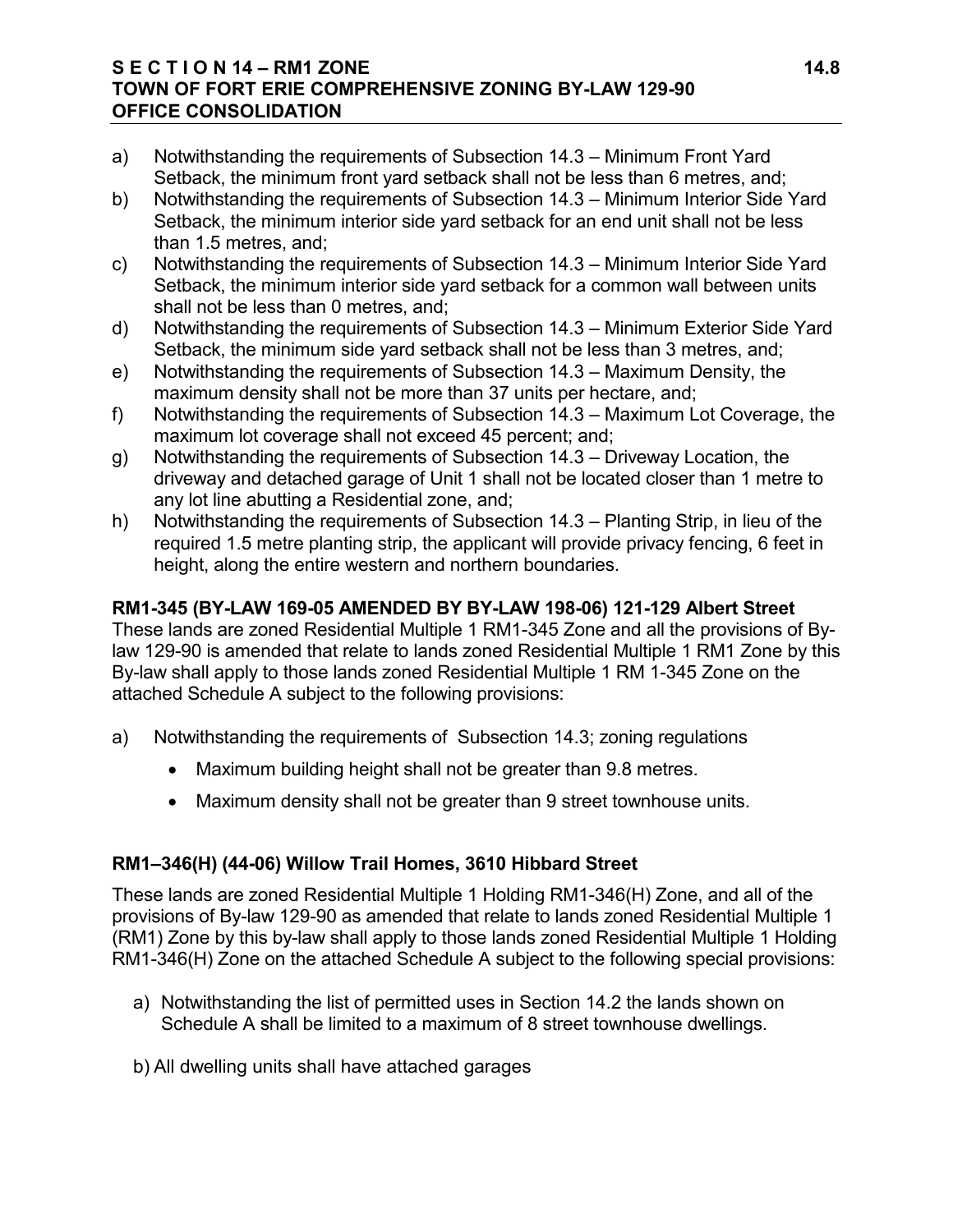### **S E C T I O N 14 – RM1 ZONE 14.9 TOWN OF FORT ERIE COMPREHENSIVE ZONING BY-LAW 129-90 OFFICE CONSOLIDATION**

- c) The minimum front yard setback shall be 4 metres to the dwelling unit and 6 metres to the garage
- d) The building height shall be limited to 1  $\frac{1}{2}$  storeys to a maximum height of 9 metres
- e) Minimum exterior side yard 5 metres

## **RM1–347(H) (44-06) Willow Trail Homes, 3610 Hibbard Street**

These lands are zoned Residential Multiple 1 Holding RM1-347(H) Zone, and all of the provisions of By-law 129-90 as amended that relate to lands zoned Residential Multiple 1 (RM1) Zone by this by-law shall apply to those lands zoned Residential Multiple 1 Holding RM1-347(H) Zone on the attached Schedule A subject to the following special provisions:

- a) Notwithstanding the list of permitted uses in Section 14.2 the lands shown on Schedule A shall be limited to a maximum of 8 street townhouse dwellings.
- b) All dwelling units shall have attached garages
- c) The minimum front yard setback shall be 4 metres to the dwelling unit and 6 metres to the garage
- d) The building height shall be limited to 1  $\frac{1}{2}$  storeys to a maximum height of 9 metres
- e) Minimum exterior side yard 5 metres.

#### **RM1–362 (154-06) E/S SCHOOLEY ROAD, SOUTH OF ELIZABETH**

These lands are zoned Residential Multiple 1 RM1-362 Zone, and all of the provisions of By-law 129-90 as amended that relate to lands zoned Residential Multiple 1 RM1 Zone by this by-law shall apply to those lands zoned Residential Multiple 1 RM1-362 Zone on the attached Schedule A subject to the following special provisions:

- a) Notwithstanding the list of permitted uses in Section 14.2 the lands shown on Schedule A shall be limited to a maximum of 49 block townhouse dwellings.
- b) All dwelling units shall have attached garages
- *c)* The minimum lot frontage shall be 17 metres
- d) The minimum front yard setback shall be 6.5 metres
- e) The minimum side yard setback shall be 1.25 metres
- f) The minimum exterior side yard setback shall be 4.5 metres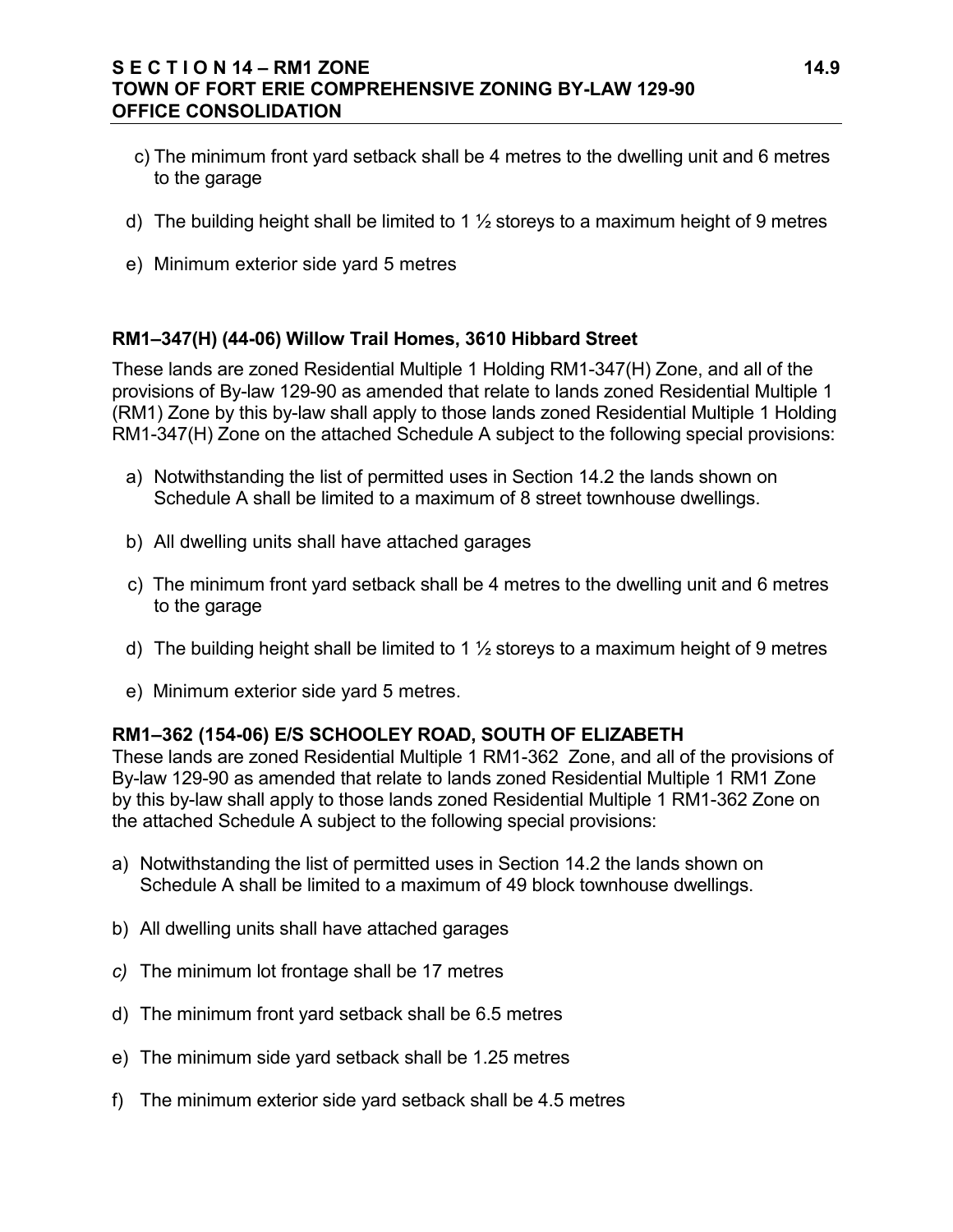## **RM1–366 (191-06 + 151-08) Ridgeway Estates Phase 2, east side of Prospect Point Road and south side of Thunder Bay Road**

These lands are zoned Residential Multiple 1 RM1-366 Zone, and all of the provisions of By-law 129-90 as amended that relate to lands zoned Residential Multiple 1 (RM1) Zone by this by-law shall apply to those lands zoned Residential Multiple 1 RM1-366 Zone on the attached Schedule A subject to the following special provisions:

- a) Notwithstanding the list of permitted uses in Section 14.2 the lands shown on Schedule A shall permit street townhouse dwellings with attached garage and uses, buildings and structures accessory thereto subject to the following special provisions:
- b) Minimum front yard setback shall not be less than 4 metres to the dwelling and 6 metres to the attached garage;
- c) Minimum interior side yard 1.2 metres for end walls, except that common walls may be centred on a side lot line;
- d) Minimum exterior side yard setback shall not be less than 3 metres except where an attached garage faces the exterior side lot line the setback shall not be less than 6 metres;
- e) Maximum lot coverage 55%;
- f) The planting strip requirement is deleted.

## **RM1-376 (H) (102-07) 397 GARRISON ROAD**

These lands are zoned Residential Multiple 1 Holding RM1-376 (H) Zone, and all of the provisions of By-law 129-90 as amended that relate to lands zoned Residential Multiple 1 RM1 Zone by this by-law shall apply to those lands zoned Residential Multiple 1 Holding RM1-376 (H) Zone on the attached Schedule A subject to the following special provisions:

a) A Minimum lot frontage of 20.1 metres.

#### **RM1-387(H) (31-08) HAZELWOOD AVENUE W/S, ERIE RD N/S**

These lands are zoned Residential Multiple 1 Holding RM1-387 (H) Zone, and all of the provisions of By-law 129-90 as amended that relate to lands zoned Residential Multiple 1 RM1 Zone by this by-law shall apply to those lands zoned Residential Multiple 1 Holding RM1-387 (H) Zone on the attached Schedule A subject to the following special provisions:

a) A minimum front yard setback shall not be less than 3.05 metres to the dwelling and 6 metres to an attached garage;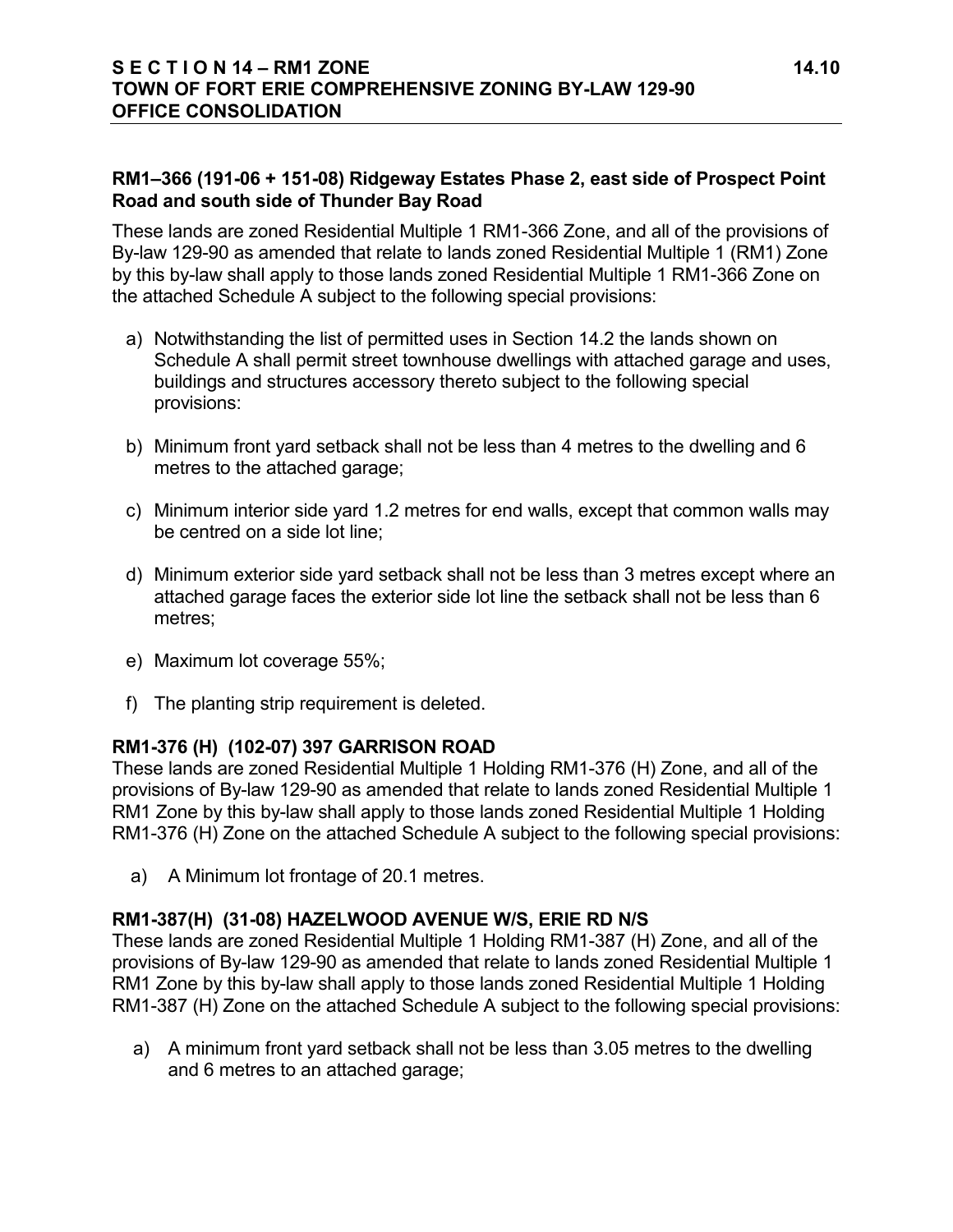#### **S E C T I O N 14 – RM1 ZONE 14.11 TOWN OF FORT ERIE COMPREHENSIVE ZONING BY-LAW 129-90 OFFICE CONSOLIDATION**

b) A Minimum lot area of 3, 505 square metres.

#### **RM1-392 (121-08) High Pointe, north end of Green Acres Drive**

These lands are zoned Residential Multiple 1 RM1-392 Zone, and all of the provisions of By-law 129-90 as amended that relate to lands zoned Residential Multiple 1 RM1 Zone by this by-law shall apply to those lands zoned Residential Multiple 1 RM1 RM1-392 Zone on the attached Schedule A subject to the following special provisions:

- a) A maximum lot coverage of 55%.
- b) A minimum front yard setback of 6 metres to garage and 4.5 metres to dwelling.
- c) A minimum interior side yard of 1.5 metres for end walls.

 d) A minimum exterior side yard of 3 metres (except where an attached garage or attached carport faces the exterior side lot line, the setback shall not be less than 6 metres.

#### **RM1-408 (90-09) Ridgeway By-the-Lake Phase 3**

These lands are zoned Residential Multiple 1 RM1-408 Zone, and all of the provisions of By-law No. 129-90 as amended that relate to lands zoned Residential Multiple 1 RM1 Zone by this by-law shall apply to those lands zoned Residential Multiple 1 RM1- 408 Zone on the attached Schedule A subject to the following special provisions:

- a) Notwithstanding the list of Permitted Uses in Section 14.2 the lands shown on Schedule A shall permit street townhouse dwellings with attached garage and uses, buildings and structures accessory thereto subject to the following special provisions.
	- i) Minimum front yard setback shall not be less than 4 metres to the dwelling and 6 metres to the attached garage;
	- ii) Minimum interior side yard 1.2 metres for end walls, except that common walls may be centred on a side lot line;
	- iii) Minimum exterior side yard setback shall not be less than 3 metres except where an attached garage faces the exterior side lot line the setback shall not be less than 6 metres;
	- iv) Maximum lot coverage 60%;
	- v) Maximum Building Height 11 metres;
	- vi) The planting strip requirement is deleted.

#### **RM1-413(H) (107-09) Dominion Woods Phase 2**

These lands are zoned Residential Multiple 1 Holding RM1-413(H) Zone, and all of the provisions of By-law No. 129-90 as amended that relate to lands zoned Residential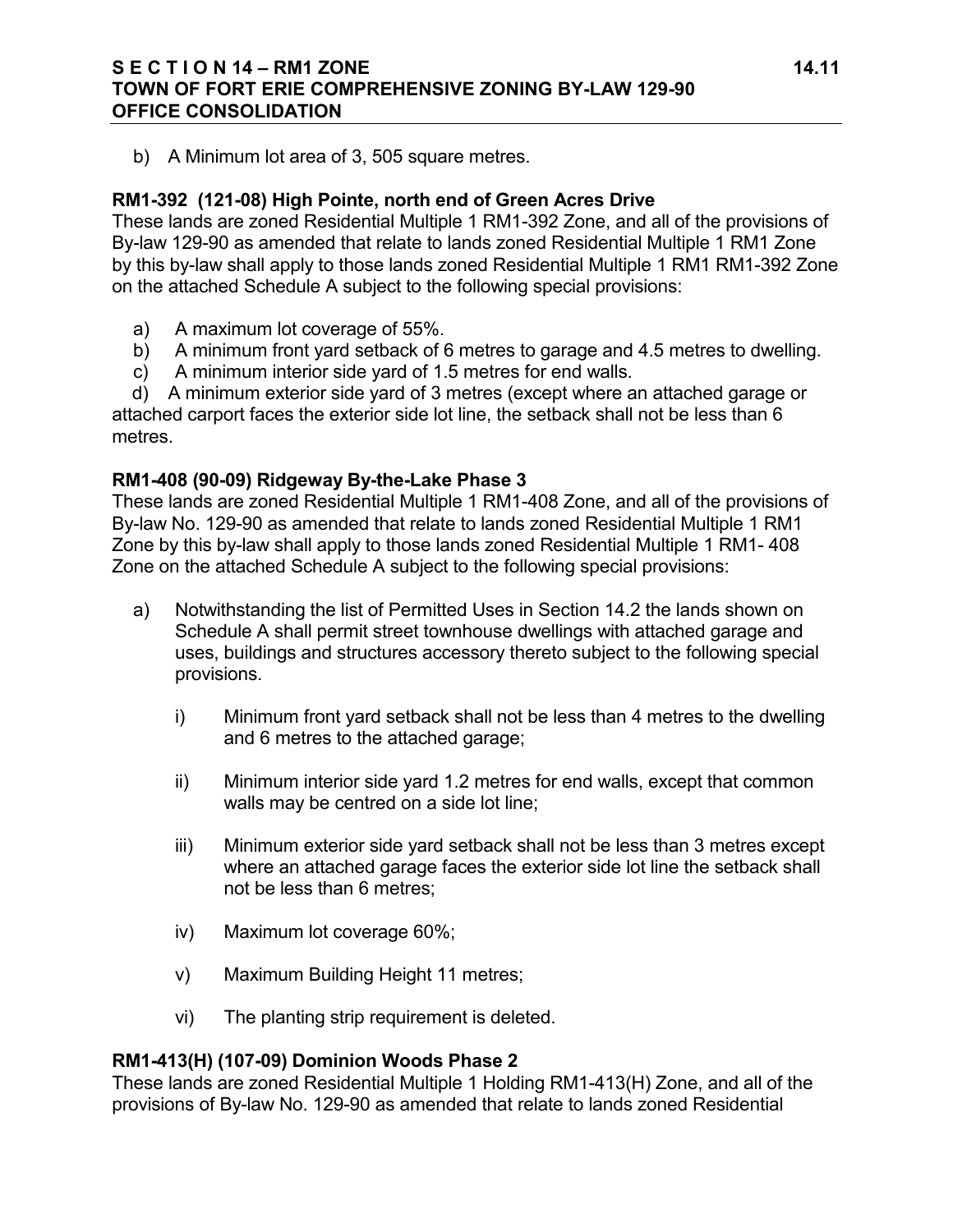#### **S E C T I O N 14 – RM1 ZONE 14.12 TOWN OF FORT ERIE COMPREHENSIVE ZONING BY-LAW 129-90 OFFICE CONSOLIDATION**

Multiple 1 RM1 Zone by this by-law shall apply to those lands zoned Residential Multiple 1 Holding RM1- 413 (H) Zone on Schedule A subject to the following special provisions:

- a) that notwithstanding the requirements of Subsection 14.3 the minimum rear yard setback for the entire site shall not be less than 7.2 metres;
- b) that notwithstanding the requirements of Subsection 14.3 the maximum building height shall not be greater than 2 storeys;
- c) that notwithstanding the requirements of Subsection 14.3 the minimum landscape area for the entire site shall not be less than 40%.
- d) The following regulations shall apply to one storey units:
	- i) the minimum front yard setback shall not be less than 1.5 metres;
	- i) the minimum rear yard setback shall not be less than 3.9 metres;
	- ii) the minimum interior side yard setback shall not be less than 0.5 metres except that no interior side yard setback shall be required for units attached by a common wall;
	- iii) the maximum lot coverage shall not be greater than 78%.
- e) The following regulations shall apply to two storey units:
	- i) the minimum front yard setback shall not be less than1.5 metres;
	- ii) the minimum rear yard setback shall not be less than 3.9 metres;
	- iii) the minimum interior side yard setback shall not be less than 0.5 metres except that no interior side yard setback shall be required for units attached by a common wall;
	- iv) the maximum lot coverage shall not be greater than 75%;
	- v) the distance from the front of the building to an internal driveway or parking area shall be not less than 1.8 metres.
- f) That a 10 metre wide tree protection area be maintained along the entire frontage of Prospect Point Road with the exception of any area necessary for ingress and egress to the property.

#### **RM1-446 (58-11) Gateway Secondary Plan Area**

These lands are zoned "Residential Multiple 1 RM1-446 Zone" and all of the provisions that relate to lands zoned "Residential Multiple 1 Zone" by this by-law shall apply to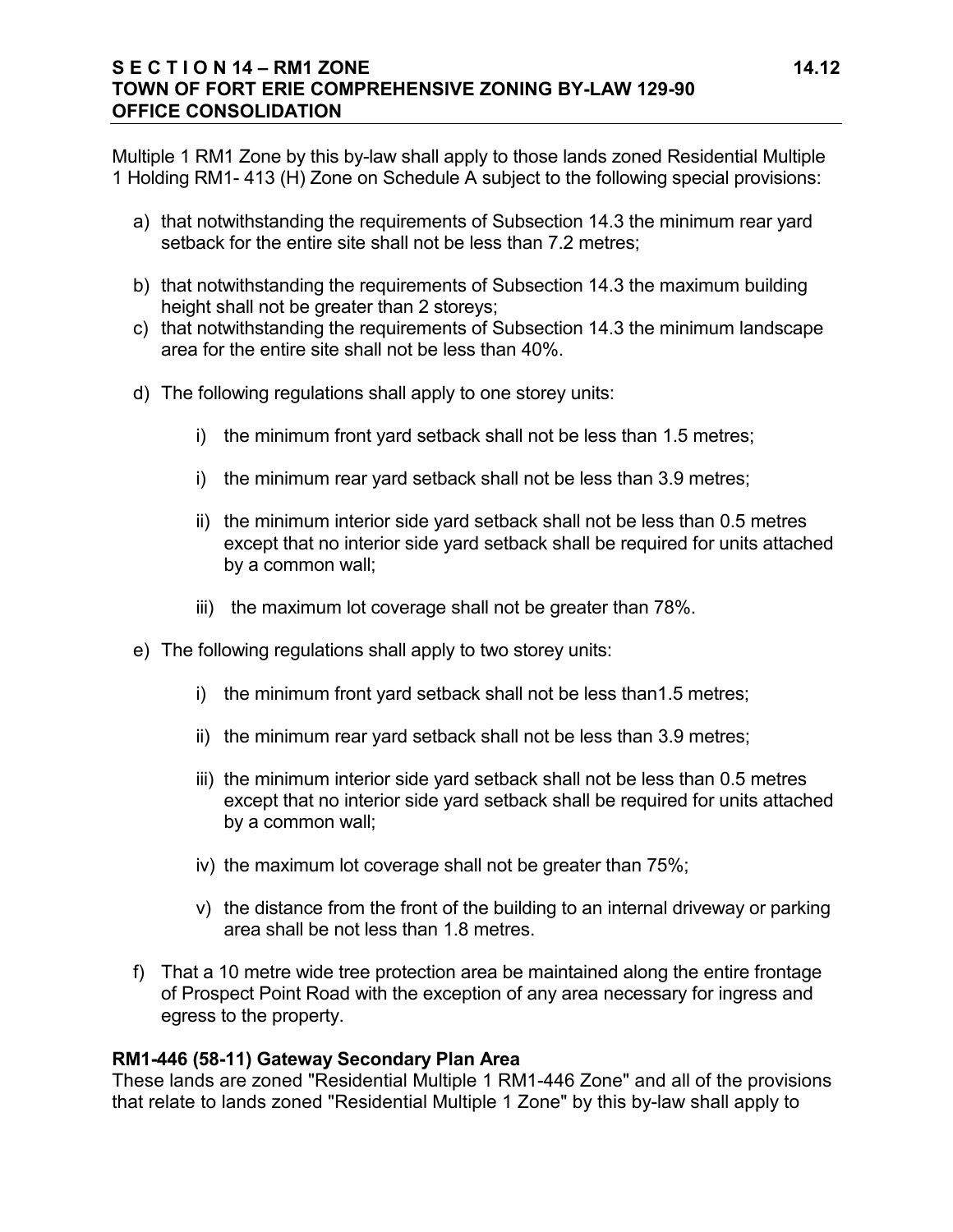#### **S E C T I O N 14 – RM1 ZONE 14.13 TOWN OF FORT ERIE COMPREHENSIVE ZONING BY-LAW 129-90 OFFICE CONSOLIDATION**

those lands zoned "Residential Multiple 1 RM1-446 Zone" on the attached Schedule A subject to the following special provisions:

- a) The overall residential density for this district shall be a minimum of 25 units per gross hectare and a maximum of 50 units/gross hectare.
- b) Apartment houses to a maximum height of three (3) stories shall also be permitted in this zone and shall be developed in accordance with the provisions of Section 15 of this By-law, provided that the density is in accordance with subsection a) above.

#### **RM1-451(H) (23-11) Deerwood Lane Subdivision, 352 Prospect Point Road**

These lands are zoned Residential Multiple 1 Holding RM1-451(H) Zone, and all of the provisions of By-law No. 129-90 as amended that relate to lands zoned Residential Multiple 1 RM1 Zone by this by-law shall apply to those lands zoned Residential Multiple 1 Holding RM1- 451 (H) Zone on Schedule A subject to the following special provisions:

- a) Notwithstanding the list of Permitted Uses in Section 14.2 the lands shown on Appendix 1 shall permit street townhouse dwellings with attached garages and uses, buildings and structures accessory thereto subject to the following special provisions.
	- i) Minimum front yard setback shall not be less than 6 metres;
	- ii) Minimum interior side yard setback shall not be less than 1.7 metres for end walls, except that common walls may be centred on a side lot line;
	- iii) Minimum exterior side yard setback shall not be less than 3 metres except where an attached garage faces the exterior side lot line the setback shall not be less than 6 metres;
	- iv) Maximum lot coverage 55%.

#### **RM1-452(H) (23-11) Deerwood Lane Subdivision, 352 Prospect Point Road**

These lands are zoned Residential Multiple 1 Holding RM1-452 (H) Zone, and all of the provisions of By-law No. 129-90 as amended that relate to lands zoned Residential Multiple 1 RM1 Zone by this by-law shall apply to those lands zoned Residential Multiple 1 Holding RM1- 452 (H) Zone on the attached Appendix 1 subject to the following special provisions:

a) Notwithstanding the list of Permitted Uses in Section 14.2 the lands shown on Appendix 1 shall permit block townhouse dwellings with attached garages and uses, buildings and structures accessory thereto subject to the following special provisions.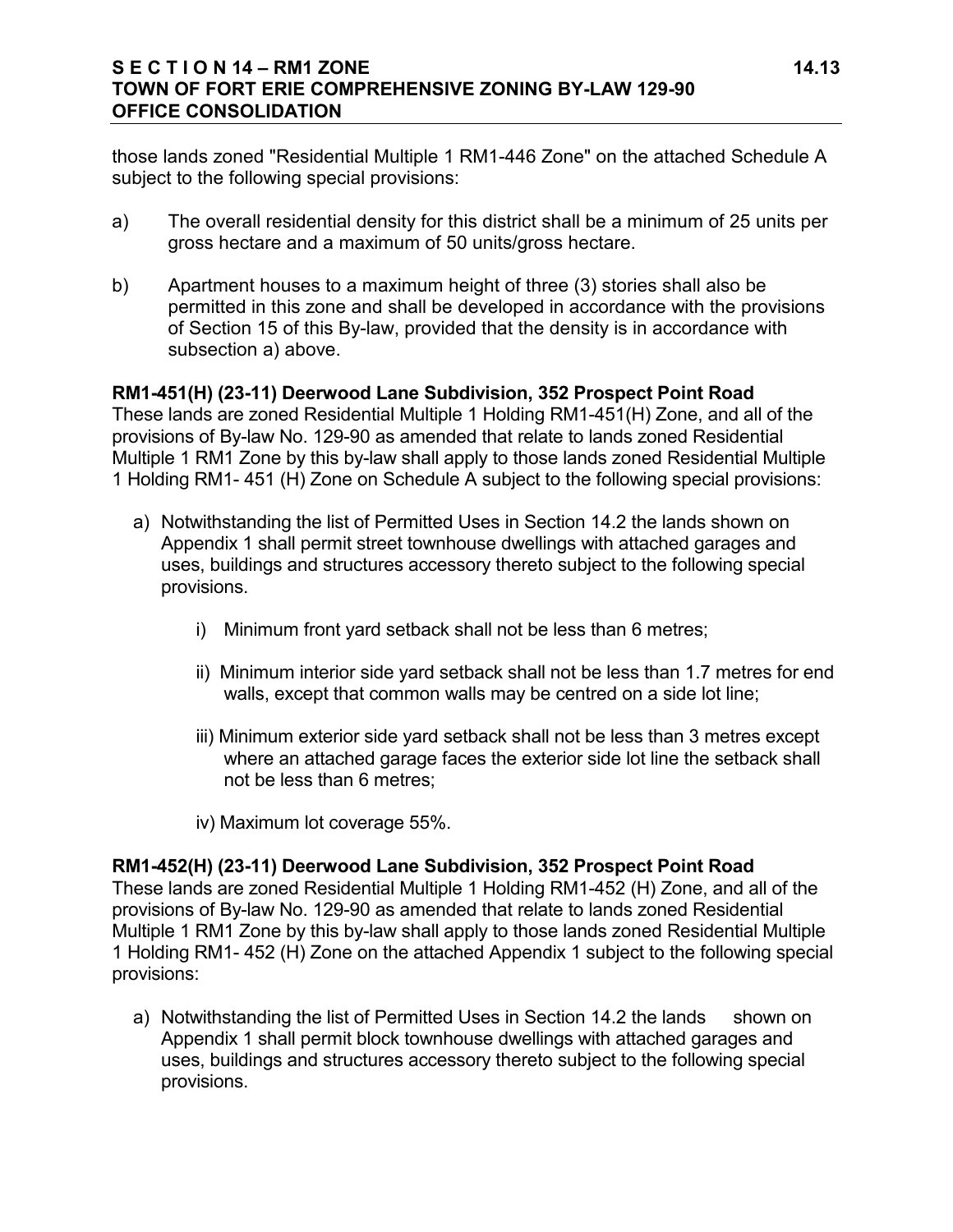- i) Minimum front yard setback shall not be less than 4.5 metres;
- ii) Maximum Lot Coverage 65%;
- iii) Minimum Side Yard Setback 1.8 metres; and
- iv) Distance from building to internal driveway and parking areas shall not be less than 4 metres to the townhouse, 6 metres to the attached garage and 1.5 metres to any side of any townhouse.
- b) Notwithstanding Section 6.20 (I) any parking area abutting a street line or lot line shall have a minimum setback of 1.0 metre.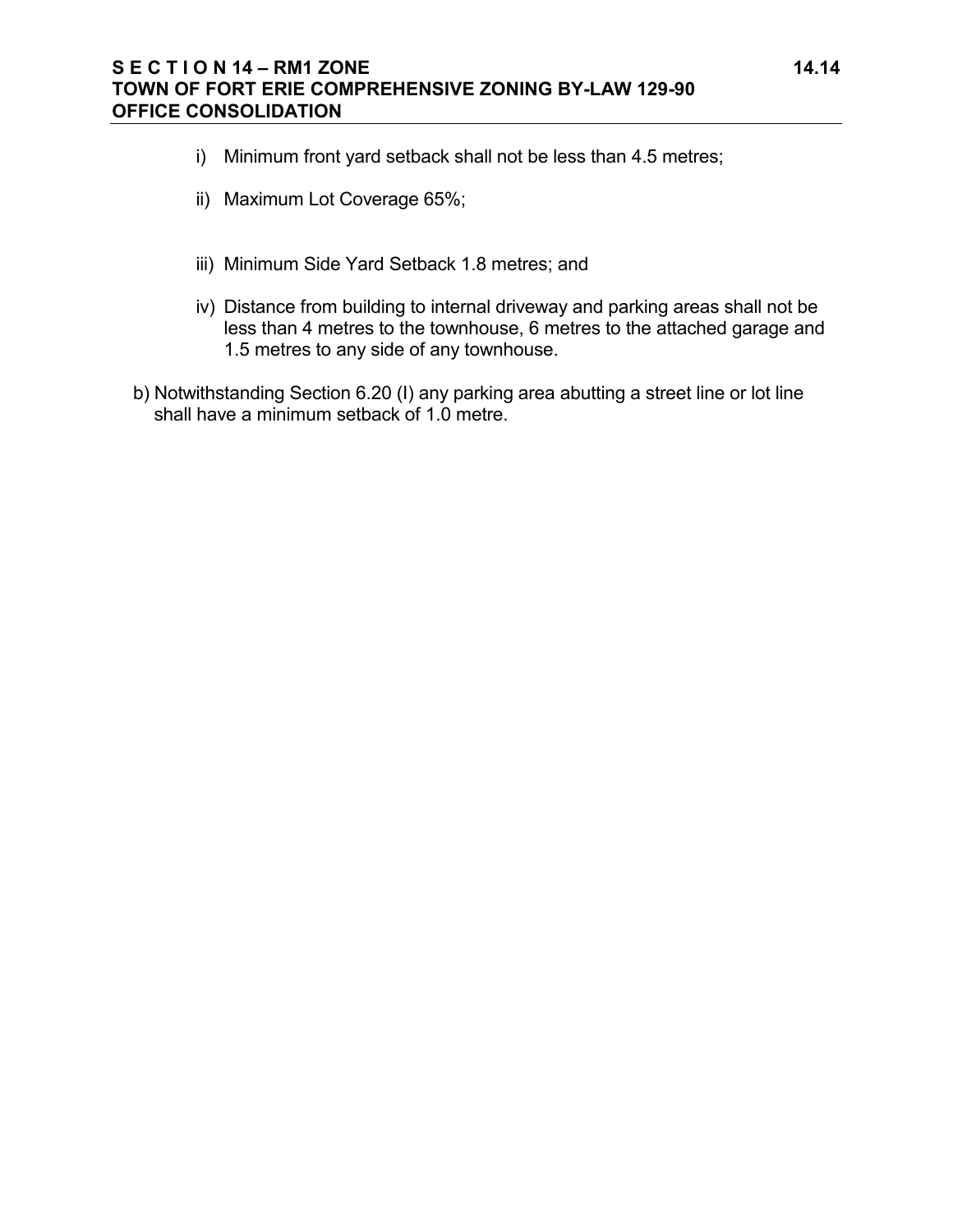## **RM1-462(H) (05-12) East side of Ridgeway Road, at Erie Road (South Coast Village at Crystal Beach)**

These lands are zoned Residential Multiple 1 Holding (RM1)-462(H) Zone, and all of the provisions of By-law No. 129-90 as amended that relate to lands zoned Residential Multiple 1 (RM1) Zone by this by-law shall apply to those lands zoned Residential Multiple 1 Holding (RM1)-462(H) Zone on the attached Appendix 1 subject to the following special provisions:

- a) In addition to the list of Permitted Uses in Section 14.2 the lands shown on Appendix 1 shall also permit Stacked Townhouse Dwellings.
- b) Notwithstanding the Zone Regulations in Section 14.3, stacked and block townhouse dwellings shall be subject to the following special provisions:
	- i) Minimum lot frontage 10 metres.
	- ii) Minimum lot coverage 45%.
	- iii) Minimum Interior side yard setback -1.5 metres.
	- iv) Maximum Building Height- 10.5 metres.
	- v) Minimum Landscape strip -40% including privacy areas.
	- vi) Minimum Distance between buildings on same lot- 12m except 3m between end walls and 9m between end wall and rear wall.
	- vii) Privacy Area- No privacy area for upper floor units.
	- viii) Distance from building to internal driveways and parking areas-Any front or rear face of any townhouse shall be no closer than 2.48 metres to an internal driveway or parking area and any side of a townhouse shall be no closer than 1.5 metres to an internal driveway or parking area.
	- ix) Driveway Location- No driveway shall be located closer than 1.30 metres to any lot line abutting any Residential Zone, except this regulation shall not apply to prevent the use of a jointly owned driveway which serves two townhouse dwellings on adjoining lots;
	- x) Parking Areas Location- No parking area shall be located closer than 2.0 metres to any lot line abutting any Residential Zone, except that this regulation shall not apply to prevent the use of a jointly owned parking area which serves two townhouse dwellings on adjoining lots.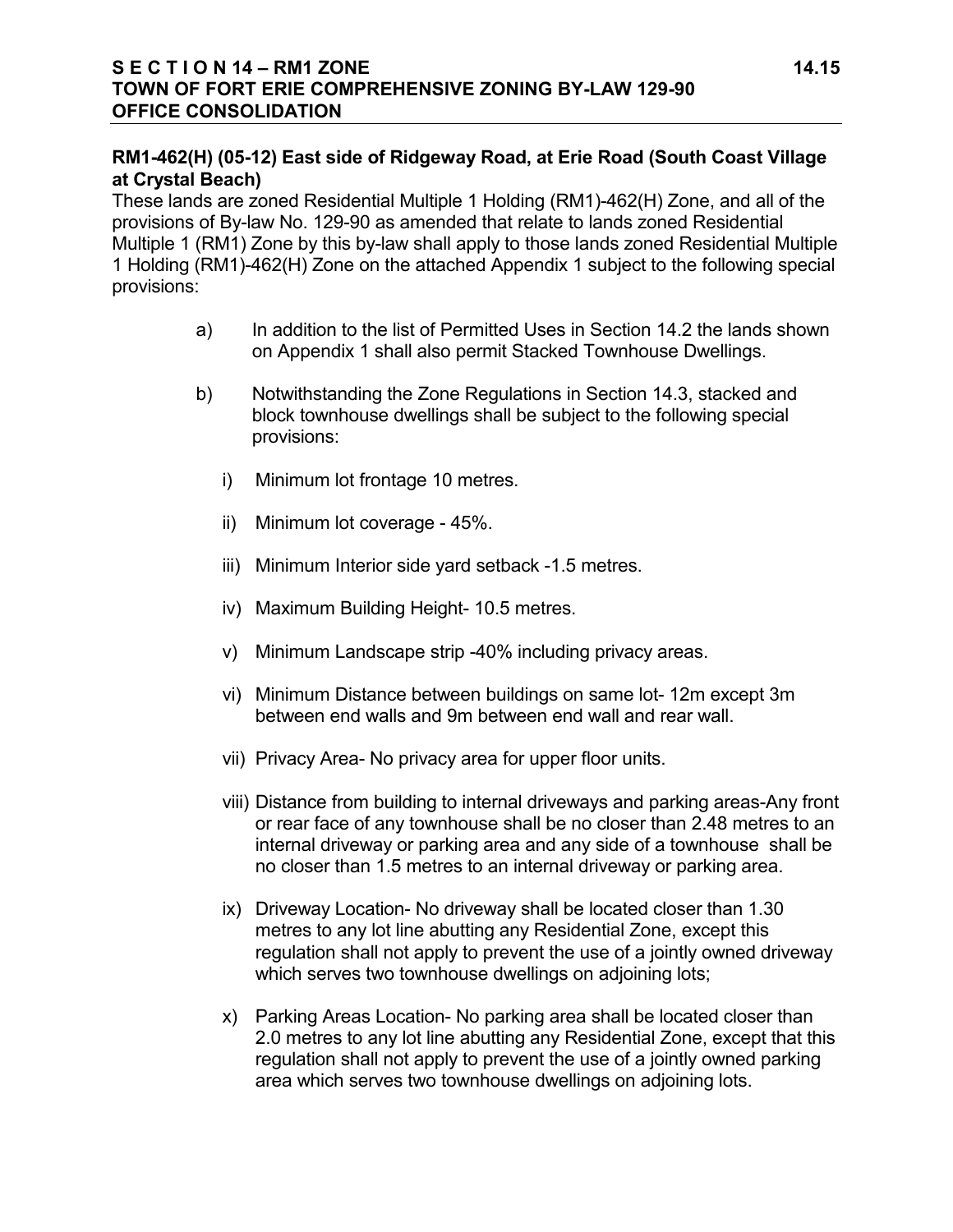#### **S E C T I O N 14 – RM1 ZONE 14.16 TOWN OF FORT ERIE COMPREHENSIVE ZONING BY-LAW 129-90 OFFICE CONSOLIDATION**

- c) Notwithstanding the Zone Regulations in Section 14.3, street townhouses shall be subject to the following special provisions.
	- i) Minimum lot area-190 sq. metres for a street townhouse lot and 250 sq.metres for a street townhouse corner lot.
	- ii) Minimum lot coverage -74.2%.
	- iii) Minimum front yard setback-6.0 metres to the front face of the dwelling.
	- iv) Minimum Interior side yard setback -1.2 metres.
	- v) Minimum Exterior side yard setback -2.8 metres.
	- vi) Minimum rear yard setback-7.0 metres.
	- vii) Maximum Building Height-10.5 metres.
	- viii)Planting Strip- A planting strip 1.2 metres in width shall be provided where the boundary of the RM1 Zone abuts an R1, R2 or R3 Zone.
	- ix) Minimum Distance between buildings on same lot- 15 metres except 3 metres between end walls and 8.5 metres between end wall and rear wall.
	- x) Maximum Density 45 units per hectare.
	- xi) Planting Strips- A planting strip having a minimum width of 1.2 metres shall be provided and thereafter maintained where the lot line of any lot abuts a residential zone and 3.5 metres where it abuts a street, except points of ingress/ egress.
	- xii) Driveway Location- No driveway shall be located closer than 0.5 metres to any lot line abutting any Residential Zone, except this regulation shall not apply to prevent the use of a jointly owned driveway which serves two townhouse dwellings on adjoining lots.
	- xiii) Parking Areas Location- No parking area shall be located closer than 0.5 metres to any lot line abutting any Residential Zone, except that this regulation shall not apply to prevent the use of a jointly owned parking area which serves two townhouse dwellings on adjoining lots.
- d) Notwithstanding the Zone Regulations in Section 14.4, single detached dwellings shall be subject to the following special provisions: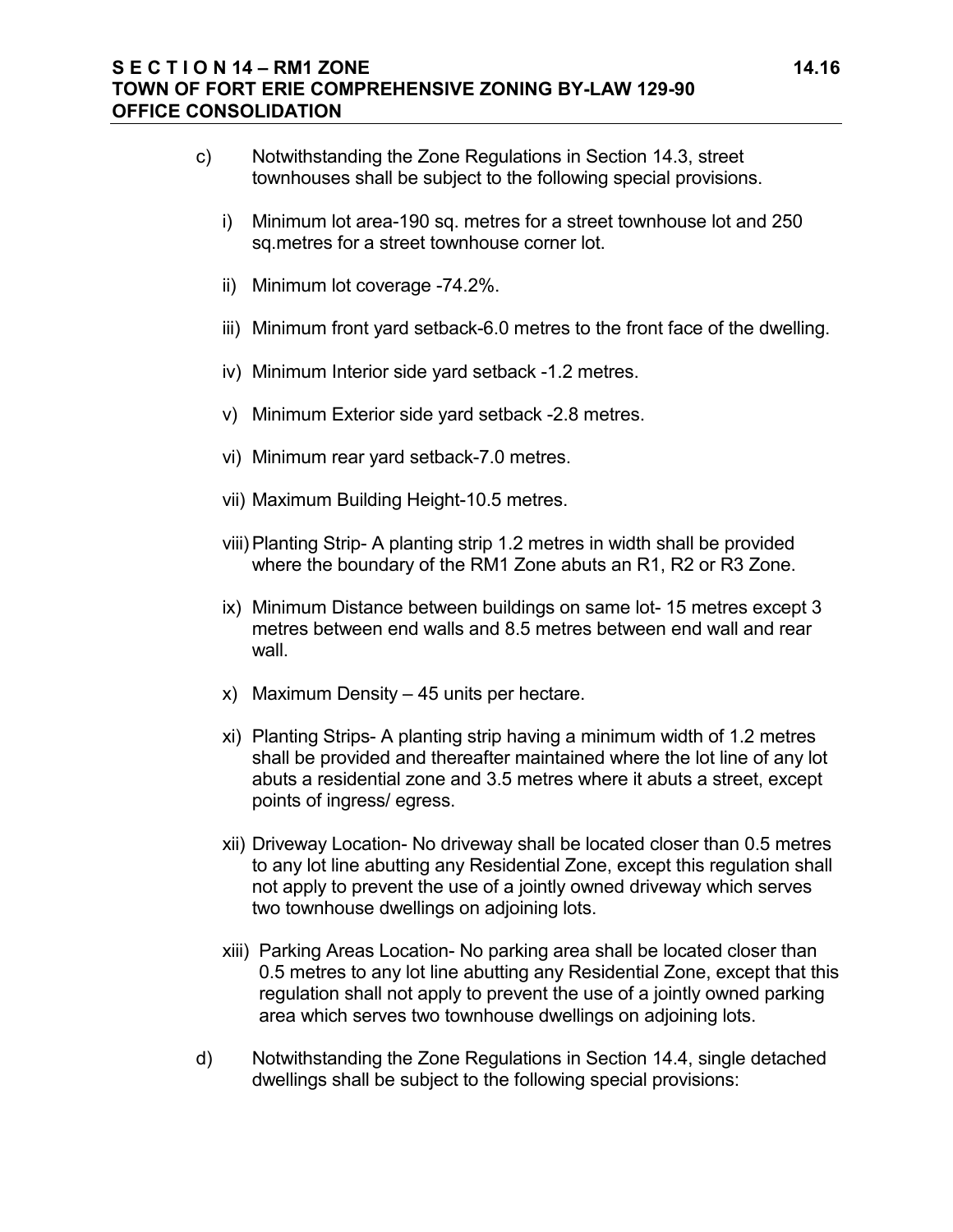- i) Minimum lot frontage -10 metres and 13 metres corner lot.
- ii) Minimum lot area-290 sq.metres.
- iii) Maximum lot coverage 50%.
- iv) Minimum front yard 6.0 metres to the front face of the garage and 4.5 metres to the front face of the dwelling unit.
- v) Minimum interior side yard setback-1.2 metres anything above one storey.
- vi) Minimum rear yard setback- 7.0 metres.
- vi) Minimum floor area for dwellings-0 sq.metres.
- e) Notwithstanding the General Provisions Parking Area Regulations in Section 6.20 (I) any parking area abutting a street line or lot line shall have a minimum setback of 2.0 metres.

**RM1-465(H) (24-12) West of Spears Road, East of Alliston Avenue (Alliston Woods)** These lands are zoned Residential Multiple 1 Holding (RM1)-465(H) Zone, and all of the provisions of By-law No. 129-90 as amended that relate to lands zoned Residential Multiple 1 (RM1) Zone by this by-law shall apply to those lands zoned Residential Multiple 1 Holding (RM1)-465(H) Zone on Schedule A subject to the following special provisions:

- a) Notwithstanding the Zone Regulations in Section 14.3, block and street townhouse dwellings shall be subject to the following special provisions:
	- i) Minimum lot frontage 40 metres except 6 metres for street townhouse lots and 9 metres for street townhouse corner lots.
	- ii) Minimum lot area 1400 square metres except 200 square metres for street townhouse lots and 270 square metres for street townhouse corner lots.
	- iii) Minimum front yard 6 metres to the front of the garage and 4 metres to the front face of the dwelling unit and 6 metres to the front of the garage.
	- iv) Minimum interior side yard 1.2 metres for end walls, except that common walls may be centred on a side lot line.
	- v) Minimum exterior side yard 3 metres.
	- vi) Maximum building height 11 metres.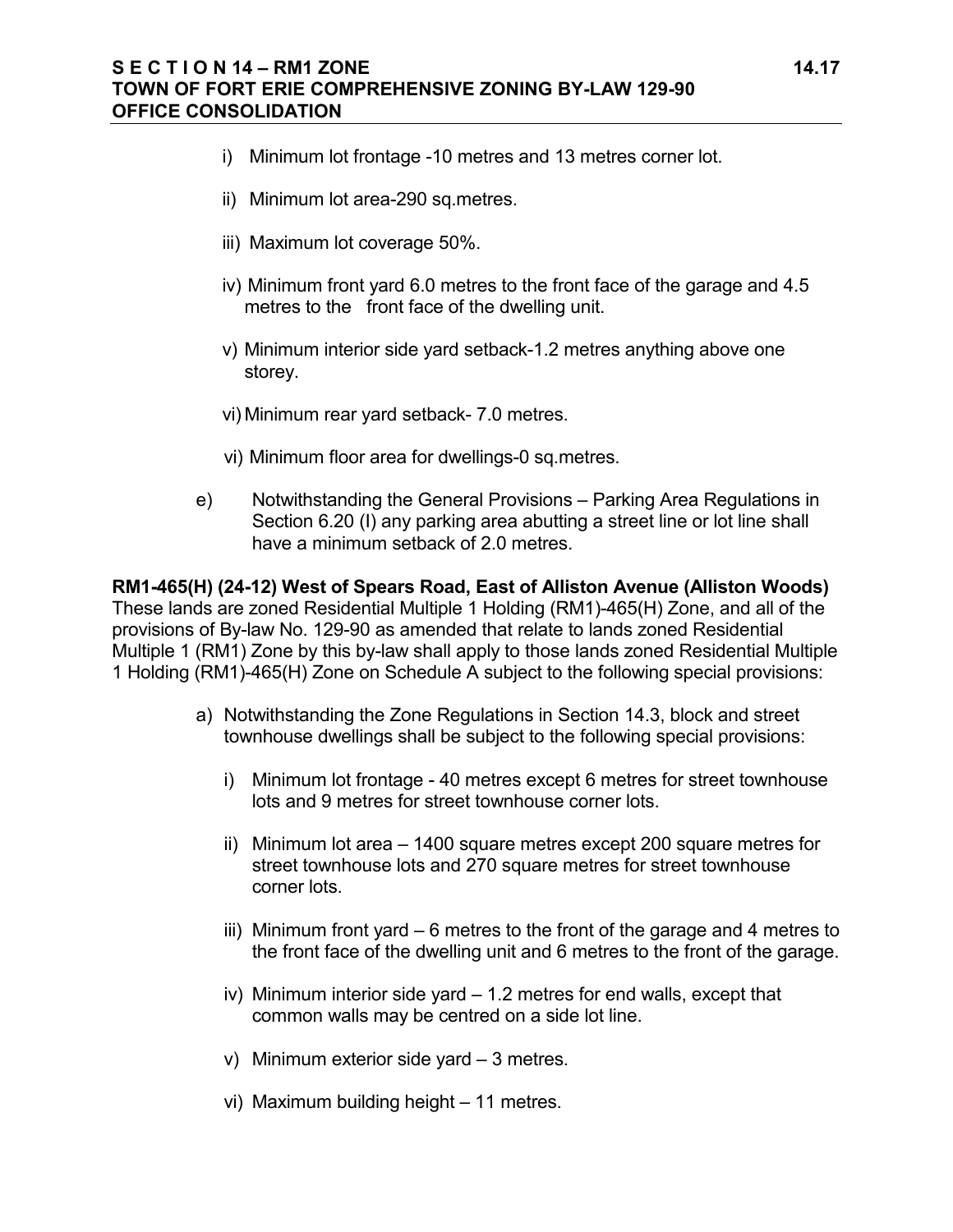- vii) Maximum lot coverage 55%.
- viii)Planting strip not required where the boundary of an RM1 zone abuts an R1, R2 or R3 zone.
- b) Notwithstanding the Zone Regulations in Section 14.4, single detached dwellings not located on the same lot as townhouse development shall be subject to the following special provisions:
	- i) Minimum lot frontage 12 metres except 15 metres for corner lots.
	- ii) Minimum lot area 300 square metres.
	- iii) Minimum front yard –4 metres to the front face of the dwelling unit and 6 metres to the garage.
	- iv) Minimum interior side yard 1.2 metres for anything above a one-storey dwelling.
	- v) Minimum rear yard 7.5 metres.
	- vi) Minimum lot coverage 55%.
- c) Notwithstanding the Zone Regulations in Section 14.5, semi-detached dwellings not located on the same lot as townhouse development shall be subject to the following special provisions:
	- i) Minimum lot frontage 9 metres except 10 metres for corner lots.
	- ii) Minimum lot area 280 square metres.
	- iii) Minimum front yard –4 metres to the front face of the dwelling unit and 6 metres to the garage.
	- iv) Minimum interior side yard 1.2 metres for anything above a one-storey dwelling.
	- v) Maximum lot coverage 55%.

#### **RM1-484 (29-13) 119 Bertie Street**

These lands are zoned "Residential Multiple 1 (RM1) Zone RM1-484 Zone", and all of the provisions of By-law No. 129-90 as amended that relate to lands zoned "Residential Multiple 1 (RM1) Zone" by this by-law shall apply to those lands zoned "Residential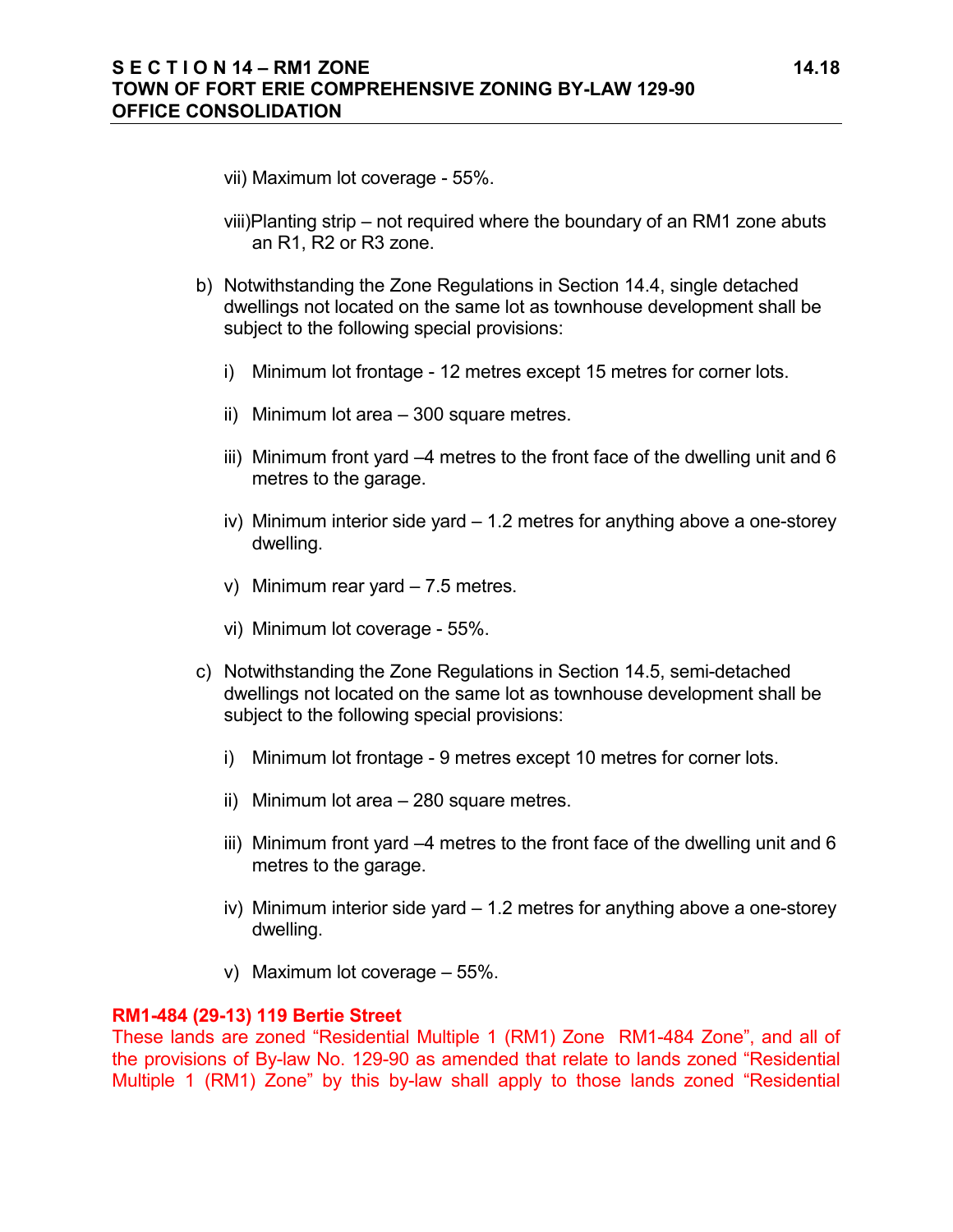#### **S E C T I O N 14 – RM1 ZONE 14.19 TOWN OF FORT ERIE COMPREHENSIVE ZONING BY-LAW 129-90 OFFICE CONSOLIDATION**

Multiple 1 (RM1) Zone RM1-484 Zone" on the attached Appendix "1" shall be subject to the following special provisions:

- a) Notwithstanding the list of Permitted Uses in Section 14.2, the existing building may also be converted to an apartment house subject to the provisions of "Section 15.3 Regulations for Apartment Dwellings and Second Level Lodging Houses."
- b) The provisions of Section 15.3 Regulations for Apartment Dwellings and Second Level Lodging Houses shall apply to the any apartment house located on the lands shown on Appendix "1".

#### **RM1-497 (21-2014) North Side of Catherine, East of Central Avenue**

These lands are zoned "Residential Multiple 1 (RM1) Zone RM1-497 Zone", and all of the provisions of By-law No. 129-90 as amended that relate to lands zoned "Residential Multiple 1 (RM1) Zone" by this by-law shall apply to those lands zoned "Residential Multiple 1 (RM1) Zone RM1-497 Zone" on the attached Appendix "1" shall be subject to the following special provisions:

- a) Notwithstanding the list of Permitted Uses in Section 14.2, the lands shown on Appendix "1" may also be used for any purpose permitted by "Section 31.2 Permitted Uses" in the "Institutional I Zone"
- b) The provisions of "Section 31.3 Regulations for Institutional Uses" shall apply to any Institutional use located on the lands shown on Appendix "1".

#### **RM1-501 (28-2014) 255 Emerick Avenue**

These lands are zoned "Residential Multiple 1 (RM1) Zone RM1-501 Zone", and all of the provisions of By-law No. 129-90 as amended that relate to lands zoned "Residential Multiple 1 (RM1) Zone" by this by-law shall apply to those lands zoned "Residential Multiple 1 (RM1) Zone RM1-501 Zone" on the attached Appendix "1" shall be subject to the following special provisions:

- a) Notwithstanding the list of Permitted Uses in Section 14.2, the lands shown on Appendix "1" may only be used for the following:
	- **Single detached dwellings**
	- Semi-detached dwellings
	- **Street townhouse dwellings**
	- **Example 1** apartment house
	- **assisted living house**
	- any purpose permitted by "Section 31.2 Permitted Uses" in the "Institutional I Zone"
- b) Notwithstanding the provisions of "Section 14.3 Zone Regulations" in the "Residential Multiple 1 RM1 Zone", the maximum building height of street townhouse dwellings and block townhouse dwellings shall be 1.5 storeys.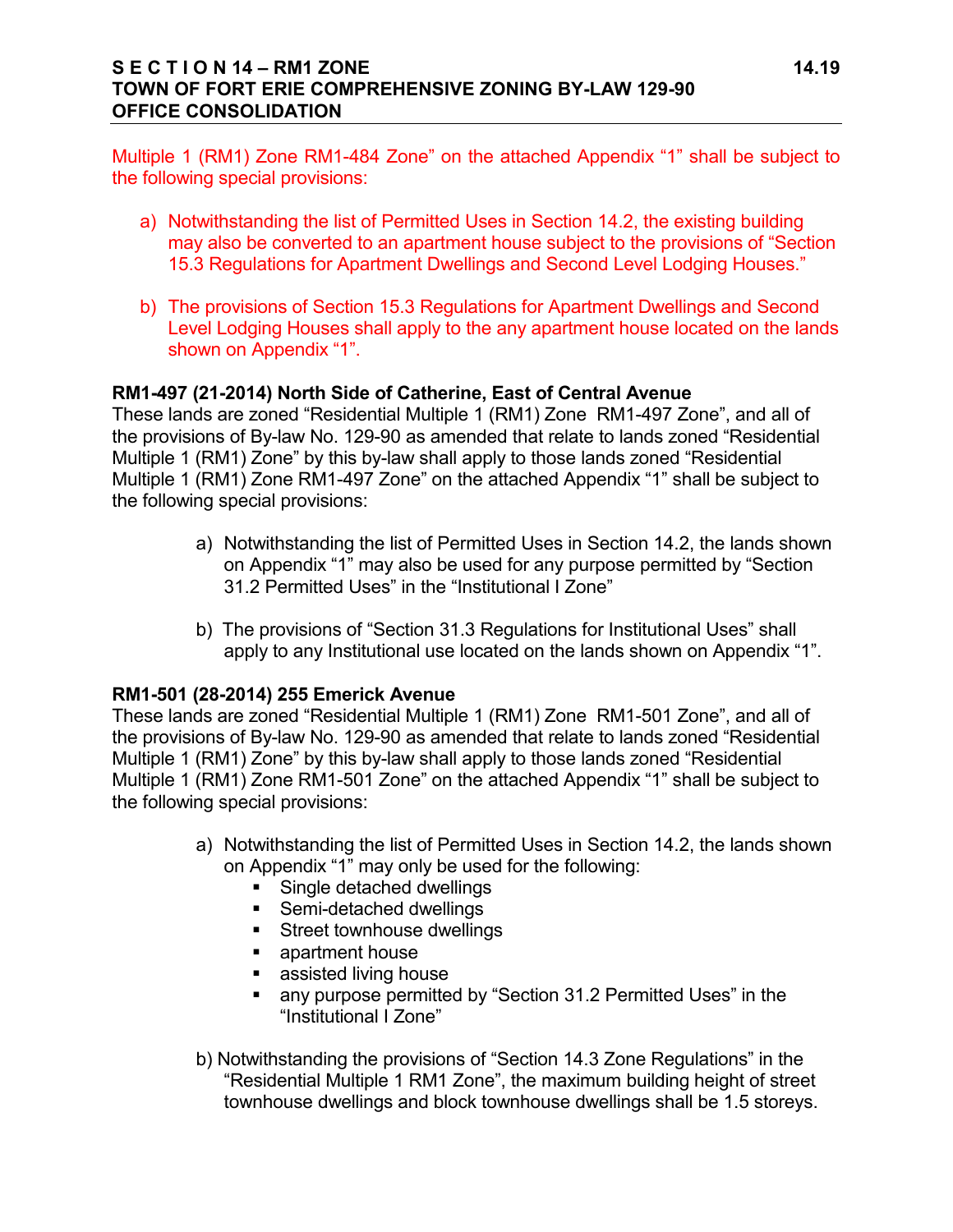- c) The provisions of "Section 15.3 Regulations for Apartment Dwellings and Second Level Lodging Houses" shall apply to the any apartment house or assisted living house located on the lands shown on Appendix "1".
- d) The provisions of "Section 31.3 Regulations for Institutional Uses" shall apply to any Institutional use located on the lands shown on Appendix "1"."

#### **RM1-505(H) (76-2014) Alliston Woods Subdivision**

These lands are zoned Residential Multiple 1 Holding (RM1)-505(H) Zone, and all of the provisions of By-law No. 129-90 as amended that relate to lands zoned Residential Multiple 1 (RM1) Zone by this by-law shall apply to those lands zoned Residential Multiple 1 Holding RM1-505(H) Zone on the attached Appendix 1 subject to the following special provisions:

- a) Notwithstanding the Zone Regulations in Section 14.3, block and street townhouse dwellings shall be subject to the following special provisions:
	- i) Minimum lot area 1400 square metres except 200 square metres for street townhouse lots and 270 square metres for street townhouse corner lots.
	- ii) Minimum front yard 6 metres to the front of the garage and 4 metres to the front face of the dwelling unit
	- iii) Minimum interior side yard 1.2 metres for end walls, except that common walls may be centred on a side lot line.
	- iv) Minimum exterior side yard 3 metres.
	- v) Minimum landscaped area 25% for block and street townhouses
	- vi) Maximum Density- provision deleted
	- vii) Maximum Lot Coverage-55% for block and street townhouse units
	- viii) Planting strip not required where the boundary of an RM1 zone abuts an R1, R2, R3 or OS zone.
- b) Notwithstanding the Zone Regulations in Section 14.4, single detached dwellings not located on the same lot as townhouse development shall be subject to the following special provisions:
	- i) Minimum front yard –4 metres to the front face of the dwelling unit and 6 metres to the garage.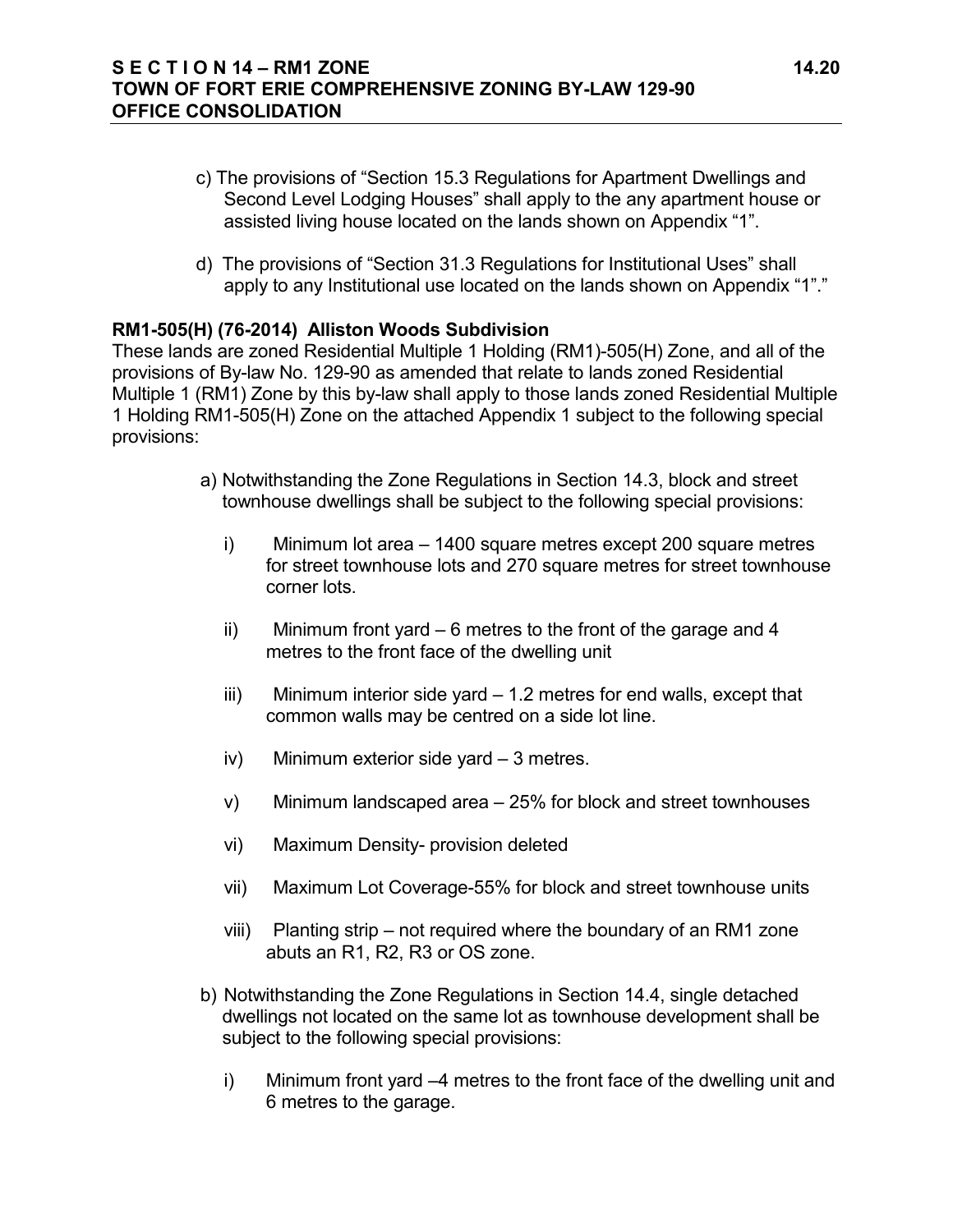#### **S E C T I O N 14 – RM1 ZONE 14.21 TOWN OF FORT ERIE COMPREHENSIVE ZONING BY-LAW 129-90 OFFICE CONSOLIDATION**

- ii) Minimum rear yard 7.5 metres.
- iii) Minimum lot coverage 55%."

### **RM1-507 (94-2014) Spears/High Pointe Medium Density Areas**

These lands are zoned "Residential Multiple 1 (RM1) Zone RM1-5XX Zone", and all of the provisions of By-law No. 129-90 as amended that relate to lands zoned "Residential Multiple 1 (RM1) Zone" by this by-law shall apply to those lands zoned "Residential Multiple 1 (RM1) Zone RM1-5XX Zone" on the attached Appendix "1" shall be subject to the following special provisions:

- a) Notwithstanding the list of Permitted Uses in Section 14.2, the lands shown on Appendix "1" may only be used for the following:
	- Block townhouse dwellings
	- Street townhouse dwellings
	- Apartment house
- b) The provisions of "Section 15.3 Regulations for Apartment Dwellings and Second Level Lodging Houses" shall apply to the any apartment house located on the lands shown on Appendix "1"
- c) Notwithstanding the provisions of "Section 15.3 Regulations for Apartment Dwellings and Second Level Lodging Houses", the maximum height of any apartment house located on the lands shown on Appendix "1" shall be 3 storeys.

#### **RM1-508 (94-2014) Ridgeway / Thunder Bay Medium Density Areas**

These lands are zoned "Residential Multiple 1 (RM1) Zone RM1-5XX Zone", and all of the provisions of By-law No. 129-90 as amended that relate to lands zoned "Residential Multiple 1 (RM1) Zone" by this by-law shall apply to those lands zoned "Residential Multiple 1 (RM1) Zone RM1-5XX Zone" on the attached Appendix "1" shall be subject to the following special provisions:

- a) Notwithstanding the list of Permitted Uses in Section 14.2, the lands shown on Appendix "1" may only be used for the following:
	- Block townhouse dwellings
	- Street townhouse dwellings
	- Apartment house
- b) The provisions of "Section 15.3 Regulations for Apartment Dwellings and Second Level Lodging Houses" shall apply to the any apartment house located on the lands shown on Appendix "1"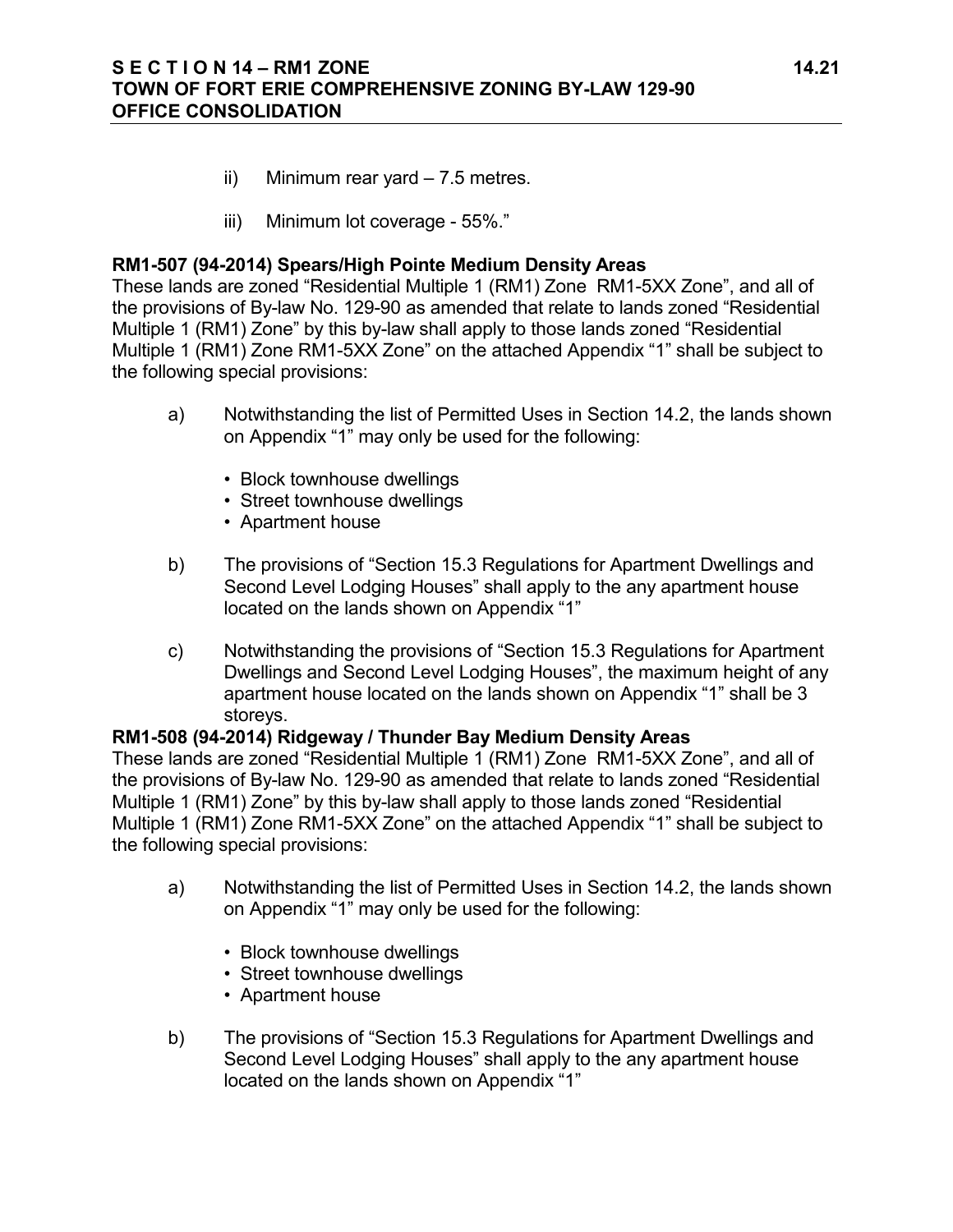#### **S E C T I O N 14 – RM1 ZONE 14.22 TOWN OF FORT ERIE COMPREHENSIVE ZONING BY-LAW 129-90 OFFICE CONSOLIDATION**

c) Notwithstanding the provisions of "Section 15.3 Regulations for Apartment Dwellings and Second Level Lodging Houses", the maximum height of any apartment house located on the lands shown on Appendix "1" shall be 4 storeys.

## **RM1-516 (70-2015) - Stevensville Medium Density Areas (various)**

These lands are zoned "Residential Multiple 1 (RM1-516) Zone" and all of the provisions of By-law 129-90 as amended that relate to lands zoned "Residential Multiple 1 (RM1) Zone" by this by-law shall apply to those lands zoned "Residential Multiple 1 (RM1-516) Zone" subject to the following special provisions:

a) Notwithstanding Section 14.3, the following regulations shall apply:

Maximum Density: 50 units/ha. Minimum Density: 17 units/ha.

## **RM1-526(H) (72-2015) Spears Garden Subdivision**

These lands are zoned "Residential Multiple 1 Holding (RM1-526H) Zone", and all of the provisions of By-law No. 129-90 as amended that relate to lands zoned "Residential Multiple 1 (RM1) Zone" by this by-law shall apply to those lands zoned "Residential Multiple 1 Holding (RM1-526H) Zone" on the attached Appendix "1" and shall be subject to the following special provisions:

- a) Notwithstanding the Zone Regulations for Dwellings in Section 14.3, street townhouse dwellings shall be subject to the following special provisions:
	- i) Minimum front yard 6 metres to the front of the garage and 4.5 metres to the front face of the dwelling unit
	- ii) Minimum interior side yard 1.2 metres
	- iii) Minimum exterior side yard 3.0 metres
	- iv) Maximum lot coverage 55%

#### **RM1-528 (70-2015) – West end of Hendershot Drive (0 Hendershot)**

These lands are zoned "Residential Multiple 1 (RM1-528) Zone" and all of the provisions of By-law 129-90 as amended that relate to lands zoned "Residential Multiple 1 (RM1) Zone" by this by-law shall apply to those lands zoned "Residential Multiple 1 (RM1-528) Zone" in addition to the following special provision:

a) Notwithstanding Section 14.2 to the contrary, a residential dwelling would be permitted on a vacant lot of record subject to the provisions of Section 11.

## **RM1-533 (69-2014) Parklane Place Subdivision**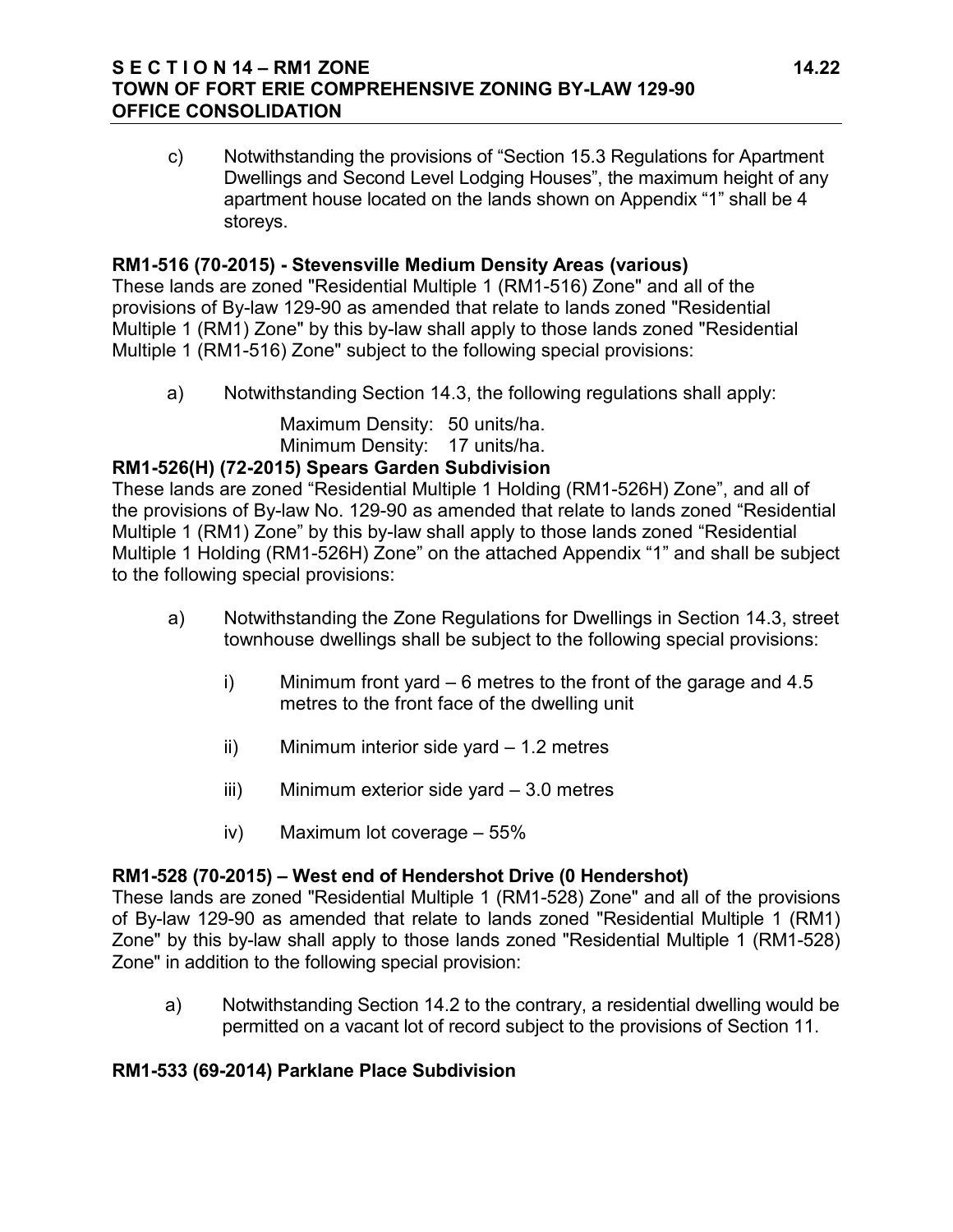#### **S E C T I O N 14 – RM1 ZONE 14.23 TOWN OF FORT ERIE COMPREHENSIVE ZONING BY-LAW 129-90 OFFICE CONSOLIDATION**

These lands are zoned "Residential Multiple 1 (RM1-533) Zone", and all of the provisions of By-law No. 129-90 as amended that relate to lands zoned "Residential Multiple 1 (RM1) Zone" by this by-law shall apply to those lands zoned "Residential Multiple 1 (RM1-533) Zone" on the attached Appendix "1" and shall be subject to the following special provisions:

- a) Notwithstanding the Zone Regulations for Dwellings in Section 14.3, street townhouse dwellings shall be subject to the following special provisions:
	- v) Minimum front yard 6 metres
	- vi) Maximum lot coverage 56%

## **RM1-534(H) (151-2015) South Coast Village Subdivision - Phase 2**

These lands are zoned "Residential Multiple 1 Holding (RM1-534(H)) Zone", and all of the provisions of By-law No. 129-90 as amended that relate to lands zoned "Residential Multiple 1 (RM1) Zone" by this by-law shall apply to those lands zoned "Residential Multiple 1 Holding (RM1-534(H)) Zone" on the attached Appendix "1" and shall be subject to the following special provisions:

- a) Notwithstanding the Zone Regulations in Section 14.3, street townhouses shall be subject to the following special provisions.
	- i) Minimum lot area-190 sq. metres for a street townhouse lot and 250 sq. metres for a street townhouse corner lot.
	- ii) Maximum lot coverage 74.2%.
	- iii) Minimum front yard setback 6.0 metres to the front face of garage and 4.5 m to front face of dwelling.
	- iv) Minimum Interior side yard setback 1.2 metres and 1.0 metre on the side of dwelling where no access door is provided.
	- v) Minimum Exterior side yard setback 2.8 metres.
	- vi) Minimum rear yard setback 7.0 metres.
	- vii) Maximum Building Height 10.5 metres.
	- viii) Planting Strip- none required
	- ix) Minimum Distance between buildings on same lot 12 metres except 3 metres between end walls and 8.5 metres between end wall and rear wall.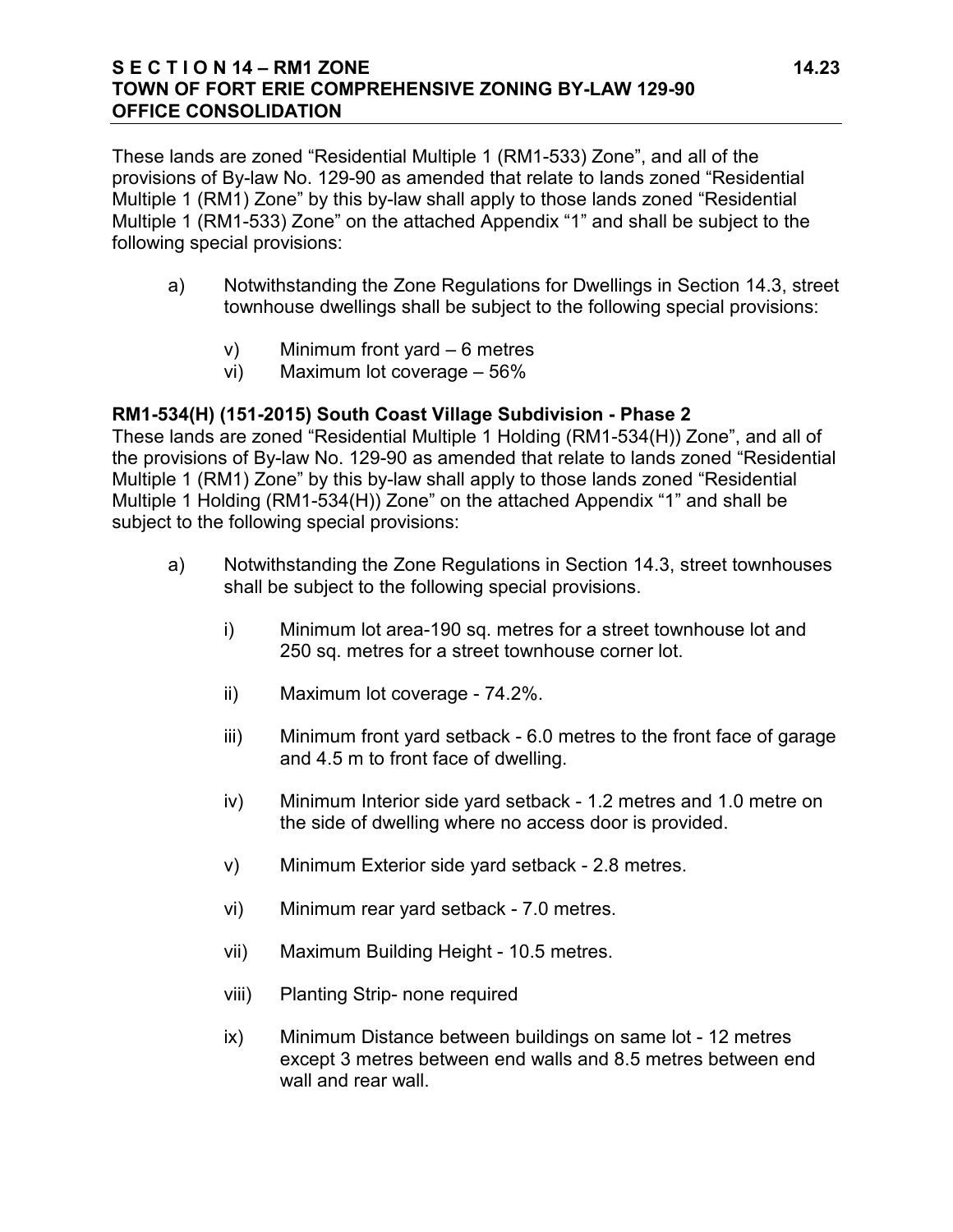#### **S E C T I O N 14 – RM1 ZONE 14.24 TOWN OF FORT ERIE COMPREHENSIVE ZONING BY-LAW 129-90 OFFICE CONSOLIDATION**

- x) Maximum Density 50 units per hectare.
- xii) Driveway Location No driveway shall be located closer than 0.5 metres to any lot line abutting any Residential Zone, except this regulation shall not apply to prevent the use of a jointly owned driveway which serves two townhouse dwellings on adjoining lots.
- xiii) Parking Areas Location No parking area shall be located closer than 0.5 metres to any lot line abutting any Residential Zone, except that this regulation shall not apply to prevent the use of a jointly owned parking area which serves two townhouse dwellings on adjoining lots.
- xiv) Unenclosed porches, decks, steps and risers with maximum height of 1.0 m:
	- a) Unenclosed porches may project a maximum of 2.0 m into the required front yard
	- b) Unenclosed porches must be setback a minimum of 1.0 m from the exterior side lot line
	- c) Steps/risers must be setback a minimum of 1.0 m from any lot line
	- d) Uncovered porches and decks with a maximum area of 20 sq m may project 3.5 m into the required rear yard.
- b) Notwithstanding the Zone Regulations in Section 14.4, single detached dwellings shall be subject to the following special provisions.
	- i) Minimum lot frontage 10 metres, 13 metres for a corner lot
	- ii) Minimum lot area 270 sq. metres
	- iii) Maximum lot coverage -50%.
	- iv) Minimum front yard setback-6.0 metres to the front face of garage and 3.2 metres to front face of dwelling.
	- v) Minimum Interior side yard setback -1.2 metres for dwellings, 0.6 metres for accessory structures.
	- vi) Minimum Exterior side yard setback -1.5 metres.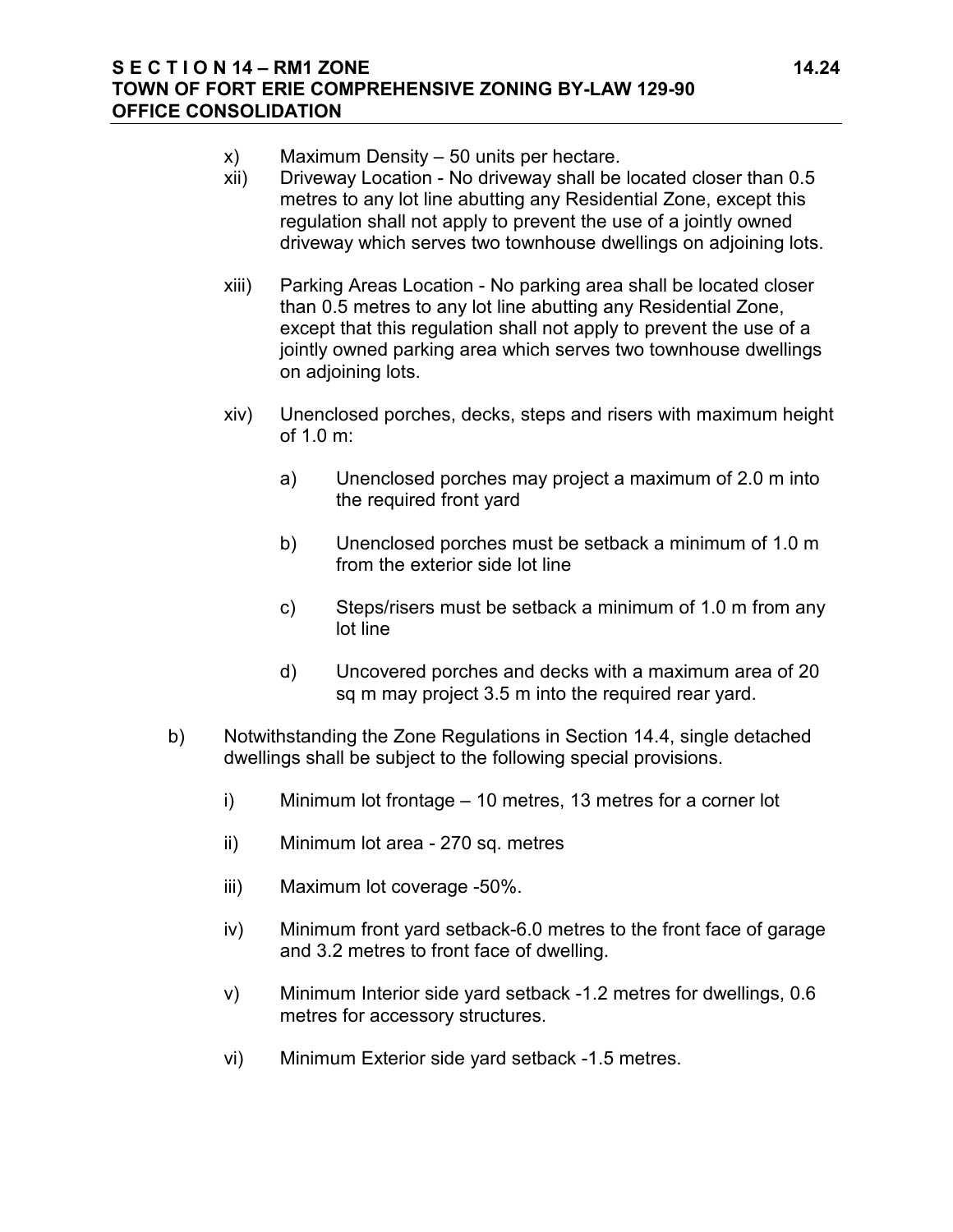#### **S E C T I O N 14 – RM1 ZONE 14.25 TOWN OF FORT ERIE COMPREHENSIVE ZONING BY-LAW 129-90 OFFICE CONSOLIDATION**

- vii) Minimum floor area for dwelling 0 sq. metres.
- viii) Minimum rear yard setback-5.2 metres.
- ix) Maximum Building Height- 2.5 storeys, 10.5 metres.
- x) Unenclosed porches, decks, steps and risers with maximum height of 1.0 m:
	- a) Unenclosed porches may project a maximum of 2.0 m into the required front yard
	- b) Unenclosed porches must be setback a minimum of 1.0 m from the exterior side lot line
	- c) Steps/risers must be setback a minimum of 1.0 m from any lot line
	- d) Uncovered porches and decks with a maximum area of 20 sq m may project 3.5 m into the required rear yard.
- xi) Minimum Setback from Daylighting Triangle 1.5 metres.

## **RM1-548 (35-2016) – 0 Black Creek Road – South End, West Side (adjacent to QEW off-ramp)**

These lands are zoned "Residential Multiple 1 (RM1-548) Zone" and all of the provisions of By-law 129-90 as amended that relate to lands zoned "Residential Multiple 1 (RM1) Zone" by this by-law shall apply to those lands zoned "Residential Multiple 1 (RM1-548) Zone" subject to the following provision:

a) Notwithstanding Section 14.3, the following regulations shall apply: Maximum Density 50 units/ha. Minimum Density 17 units/ha.

#### **RM1-554(H) (554-2016) Village Creek Phase 3**

These lands are zoned "Residential Multiple 1 Holding RM1-554(H) Zone", and all of the provisions of By-law No. 129-90 as amended that relate to lands zoned "Residential Multiple 1 RM) Zone" by this by-law shall apply to those lands zoned "Residential Multiple 1 Holding RM1-554(H) Zone" on the attached Appendix "1" and shall be subject to the following provisions:

a) Notwithstanding the Zone Regulations for Dwellings in Section 14.3, townhouse dwellings shall be subject to the following provisions: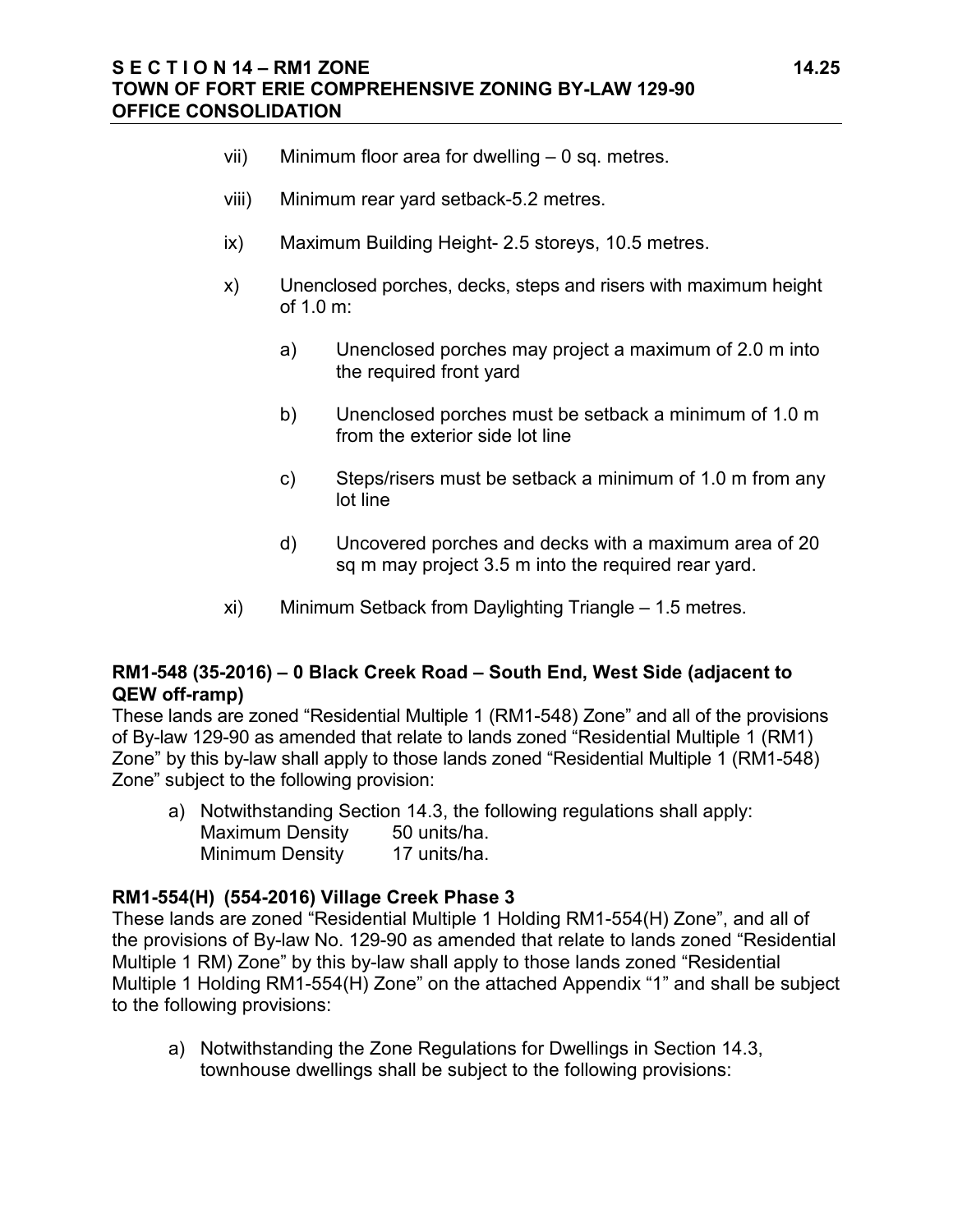#### **S E C T I O N 14 – RM1 ZONE 14.26 TOWN OF FORT ERIE COMPREHENSIVE ZONING BY-LAW 129-90 OFFICE CONSOLIDATION**

- i. Maximum exterior street townhouse lot coverage 50%
- ii. Minimum side yard 1.5 metres for an end unit and 0 metres for a common wall

## **RM1-568 (125-2016) Royal Ridge Subdivision**

These lands are zoned "Residential Multiple 1 (RM1-568) Zone", and all of the provisions of By-law No. 129-90 as amended that relate to lands zoned "Residential Multiple 1 (RM1) Zone" by this by-law shall apply to those lands zoned "Residential Multiple 1 (RM1- 568) Zone", on the attached Appendix "1" and shall be subject to the following provisions:

- a) Notwithstanding the list of Permitted Uses in Section 14.2, the lands shown on Appendix "1" may only be used for the following:
	- Semi-detached dwellings
	- townhouse dwellings
- b) The provisions of "Section 13.4 Regulations for Semi-Detached Dwellings" shall apply to the any semi-detached dwelling located on the lands shown on Appendix "1".
- c) Notwithstanding the zone Regulations for Dwellings in Section 14.3, townhouse dwellings shall be subject to the following provisions:
	- i) Maximum lot coverage for exterior street townhouse 60%
	- ii) Maximum lot coverage for interior street townhouse 70%
	- iii) Minimum planting strip 0 m
	- iv) Front yard setback of dwelling to daylighting triangle 1.7 m
- f) Notwithstanding the Regulations in Section 6.40 Covered or Uncovered Porches, Balconies, Steps and Patios, semi-detached and townhouse dwellings shall be subject to the following provisions:
	- i) Front yard setback to covered porch less than  $0.5$  m above grade  $-$ 2.5 m
	- ii) Front yard setback from daylighting triangle to covered porch less than 0.5 m above grade  $-0.5$  m
	- iii) Rear yard setback to covered porch between 0.5 m and 1.5 m above  $grade - 3.0 m$

## **RM1-595 (2-2018) – 61 Queen St.**

These lands are zoned "Residential Multiple 1 (RM1-595) Zone" and all of the provisions of By-law 129-90 as amended that relate to lands zoned "Residential Multiple 1 (RM1) Zone" by this by-law shall apply to those lands zoned "Residential Multiple 1 (RM1-595) Zone" subject to the following provisions:

Notwithstanding Subsection 14.2, the follow use may also be permitted: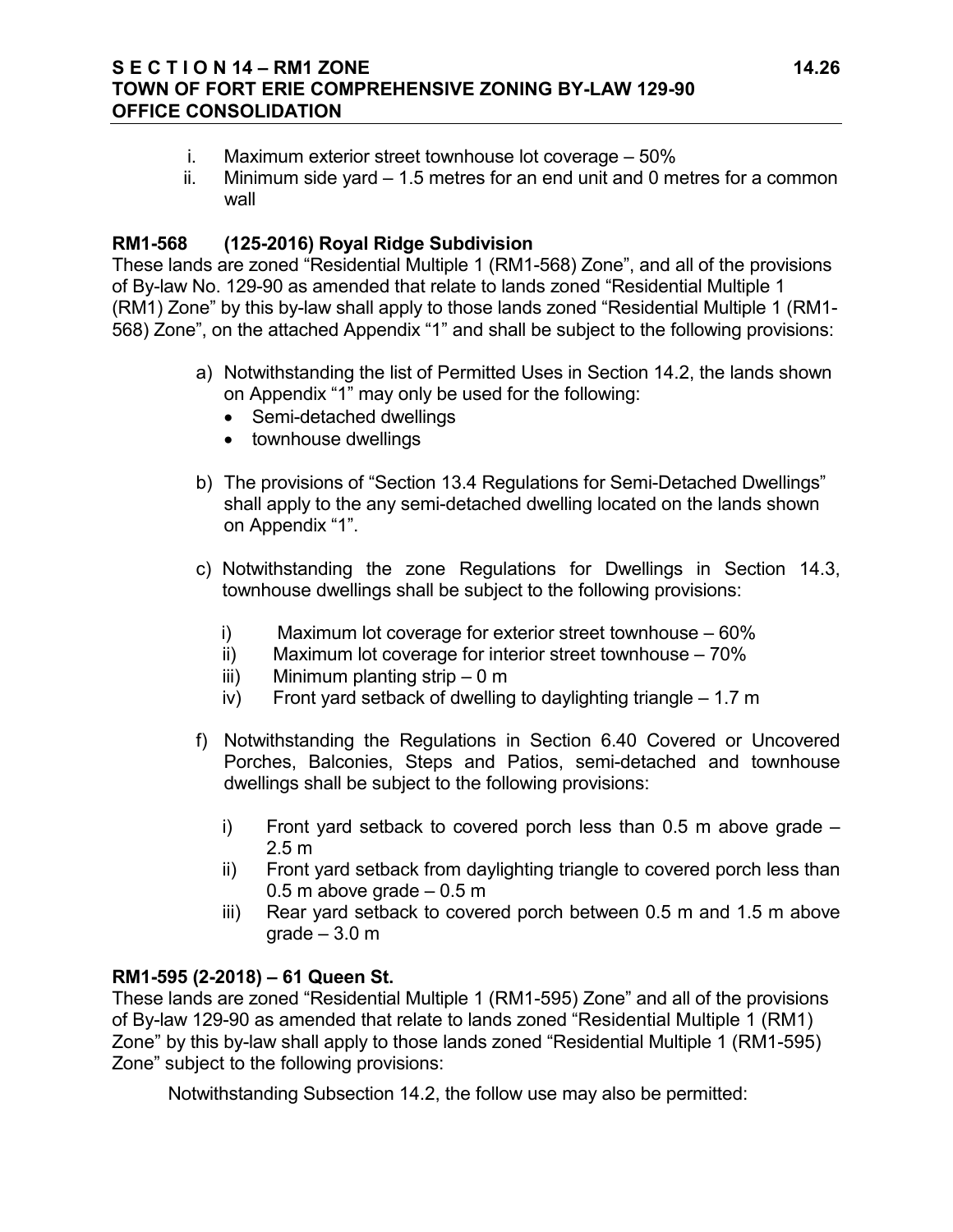## **S E C T I O N 14 – RM1 ZONE 14.27 TOWN OF FORT ERIE COMPREHENSIVE ZONING BY-LAW 129-90 OFFICE CONSOLIDATION**

• Take-out Restaurant use up to 17% (300 sq.ft.) of ground floor fronting Queen Street only; and

In addition to Subsection **5.295**, the use as a Take-out Restaurant shall be limited in to offering editable / consumable items to those which do not require commercial kitchen fixtures and apparatus for preparation. Such items may include coffee, tea and other items such as ice cream, muffins, cookies, etc; prepared off-site for resale on the premises.

## **RM1-596 (2-2018) – 70 Princess St.**

These lands are zoned "Residential Multiple 1 (RM1-596) Zone" and all of the provisions of By-law 129-90 as amended that relate to lands zoned "Residential Multiple 1 (RM1) Zone" by this by-law shall apply to those lands zoned "Residential Multiple 1 (RM1-596) Zone" subject to the following provisions:

Notwithstanding Subsection 14.2, the follow use may also be permitted:

• Office Commercial use up to 25% of main floor only

## **RM1-597 (2-2018) – 213 Niagara Boulevard**

These lands are zoned "Residential Multiple 1 (RM1-597) Zone" and all of the provisions of By-law 129-90 as amended that relate to lands zoned "Residential Multiple 1 (RM1) Zone" by this by-law shall apply to those lands zoned "Residential Multiple 1 (RM1-597) Zone" subject to the following provisions:

Notwithstanding Subsection 14.3 the following shall apply:

a) Minimum Lot Area 130 sq.m. per unit b) Maximum Height 2 storeys

Notwithstanding Subsection 6.20 the following shall apply:

c) Resident Parking 1 space per unit (permitted in front yard)

# **RM1-617 (31-2018) 145 Derby**

These lands are zoned "Residential Multiple 1 (RM1-617) Zone", and all of the provisions of By-law No. 129-90 as amended that relate to lands zoned "Residential Multiple 1 (RM1) Zone" by this by-law shall apply to those lands zoned "Residential Multiple 1 (RM1) Zone RM1-617 Zone" on the attached Appendix "1" shall be subject to the following special provisions:

- a) Notwithstanding the list of Permitted Uses in Section 14.2, the lands shown on Appendix "1" may only be used for the following:
	- Single detached dwellings
	- Semi-detached dwellings
	- Street and block townhouse dwellings
	- apartments
	- any institutional purpose permitted by "Section 31.2 Permitted Uses" in the "Institutional I Zone"
	- Stormwater Management facilities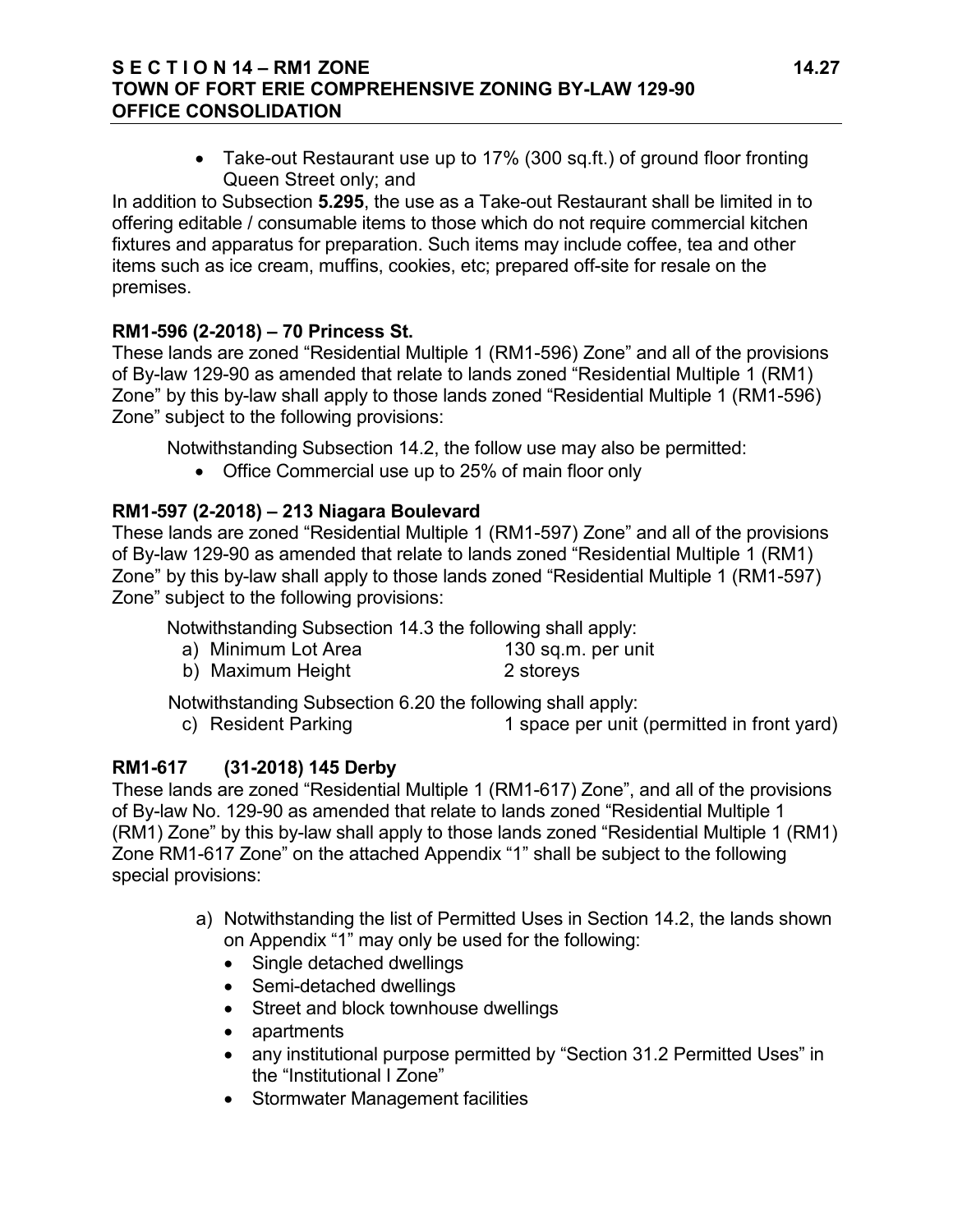- b) The provisions of Section 15.3 "Regulations for Apartment Dwellings and Assisted Living House" shall apply to any apartments located on the lands shown on Appendix "1"except that :
	- i) the maximum building height of any apartment shall not exceed 4 stories.
	- ii) minimum lot area  $75m^2$  per unit.
- c) The provisions of Section 31.3 "Regulations" shall apply to the any institutional use permitted in Section 31.2 on the lands shown on Appendix "1

## **RM1-618 (33-2018) 3770 Hazel Street**

These lands are zoned "Residential Multiple 1 (RM1-618) Zone", and all of the provisions of By-law No. 129-90 as amended that relate to lands zoned "Residential Multiple 1 (RM1) Zone" by this by-law shall apply to those lands zoned "Residential Multiple 1 (RM1) Zone RM1-618 Zone" on the attached Appendix "1" shall be subject to the following special provisions:

- a) Notwithstanding the list of Permitted Uses in Section 14.2, the lands shown on Appendix "1" may only be used for the following:
	- Single detached dwellings
	- Semi-detached dwellings
	- Street and block townhouse dwellings
	- apartments
	- any institutional purpose permitted by "Section 31.2 Permitted Uses" in the "Institutional I Zone"
	- a public park
	- stormwater management facilities
- b) The provisions of Section 15.3 "Regulations for Apartment Dwellings and Assisted Living House" shall apply to any apartments located on the lands shown on Appendix "1"except that:
	- i) the maximum building height of any apartment shall not exceed 4 stories.
	- ii) minimum lot area 110 $\text{m}^2$  per unit.
- c) The provisions of "Section 31.3 "Regulations" shall apply to the any institutional use permitted in Section 31.2 on the lands shown on Appendix "1".